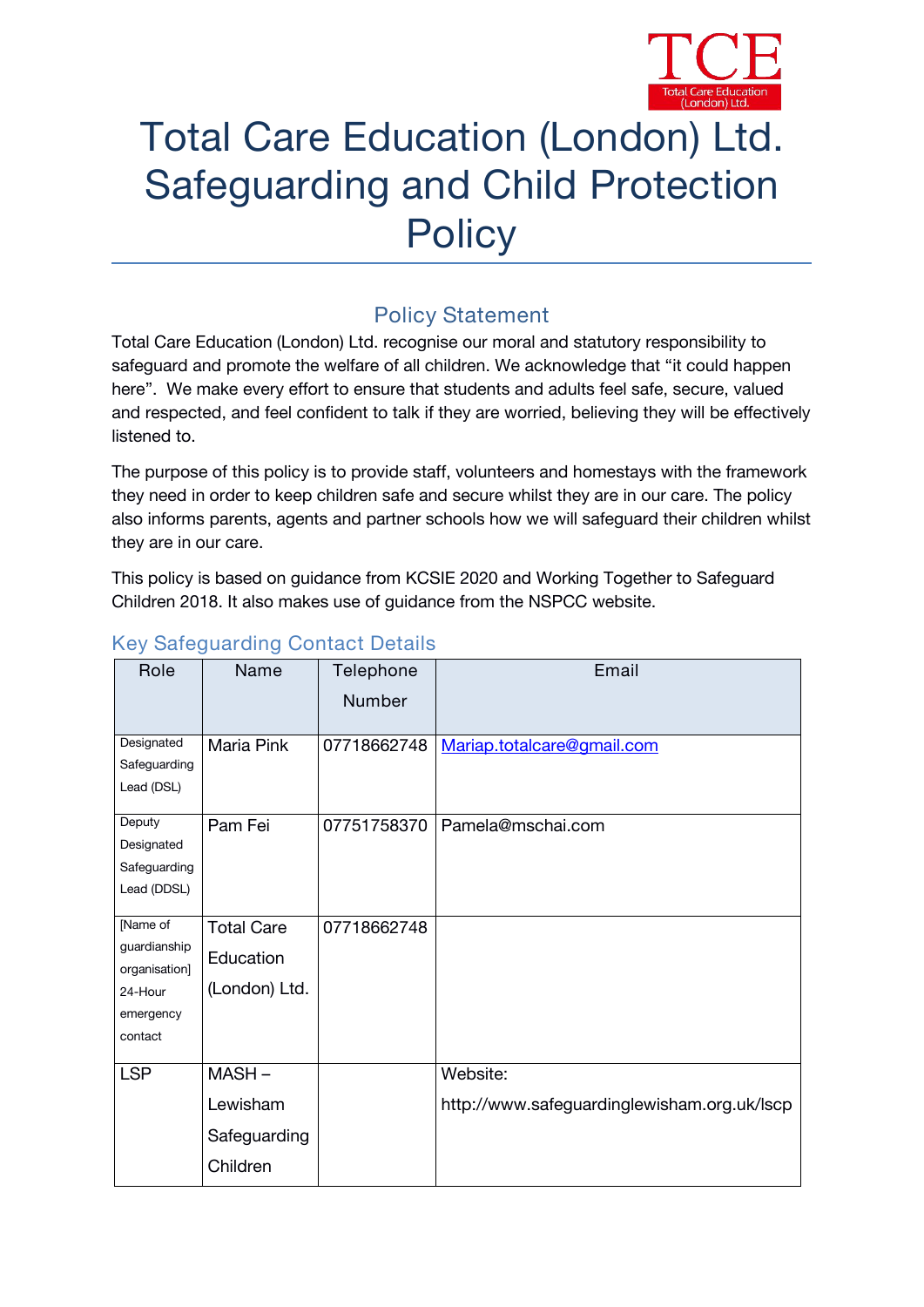

| <b>LADO</b><br>020 8314<br>lewishamLADO@lewisham.gov.uk<br>Fenola | Partnership |  |
|-------------------------------------------------------------------|-------------|--|
| 3114<br>Owens                                                     |             |  |

# **Child Protection Principles**

The following principles underpin our provisions and practices in relation to safeguarding and child protection:

• Total Care Education (London) Ltd. will provide a safe and secure environment for all students;

• Homestays and transfer companies provide a safe and secure environment for all students;

• All students feel safe, secure and protected from harm;

• All students know who to turn to for help, advice or support, can access services confidentially, quickly and easily and have access to 24-hour support;

• The Managing Director, Maria Pink, of the company has overall responsibility and accountability for the safeguarding and welfare of the students;

• All staff share in the responsibility to protect students from harm, remain vigilant in identifying safeguarding and child protection issues and to follow policies and procedures relating to safeguarding and child protection;

• Students and staff have effective means by which they can raise child protection concerns or report issues;

• Staff have at least one reliable means to contact all students quickly and directly;

• Staff are aware of the medical or learning needs of individual students via the Student Record;

• In cases where the whereabouts of a student under Total Care Education (London) Ltd. is not known or the student is believed to be at risk of harm, procedures to locate the student by the safest and quickest means possible, or secure the safety of the student will be invoked immediately by following the Missing Student policy;

• The company has procedures in place that enable child protection concerns and incidents to be dealt with promptly and effectively and in line with relevant legislation.

Total Care Education (London) Ltd. is committed to the protection of all children in its care. We are committed to safeguarding student welfare and undertake rigorous checks on all who work with us and we expect all staff, volunteers and homestays to share this commitment.

Safeguarding students is the responsibility of us all, including full-time, part-time, contracted, agency and volunteer staff including those who do not have cause to come into direct or regular contact with students in order to carry out their daily duties. It also applies to those who provide homestay accommodation for our students and third party contractors.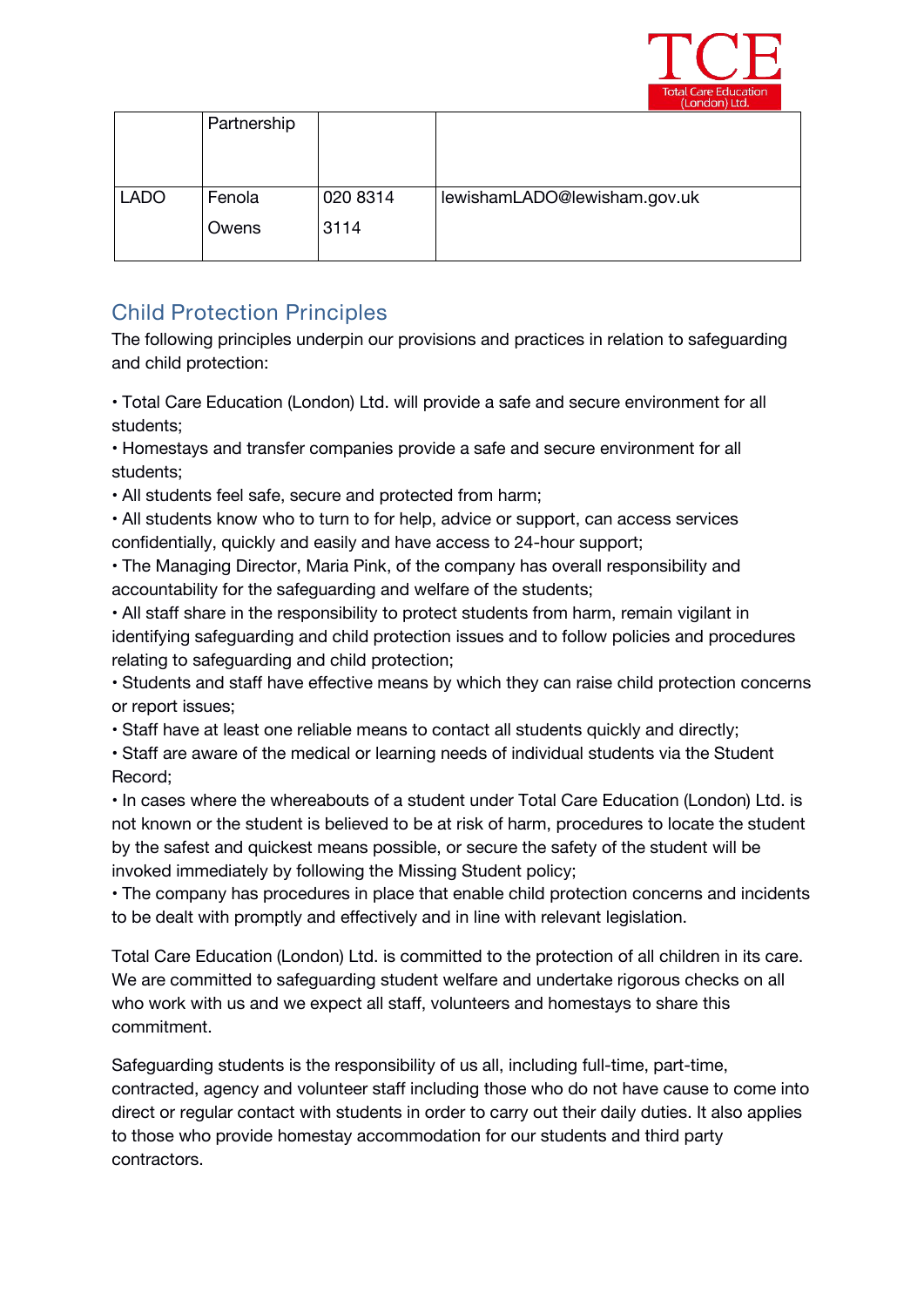

The safety and welfare of children, or Child Protection, means protecting children from physical, emotional or sexual abuse or neglect where there is an identified risk. Safeguarding is the minimisation of the risk to children from all forms of child abuse including for example:

- child sexual exploitation
- radicalisation and extremism
- female genital mutilation
- physical, emotional, sexual abuse or neglect
- domestic abuse
- online abuse
- bullying and cyber bullying

We aim to ensure that the students in our care experience at all times a caring and secure environment in which they feel safe, respected and valued.

In pursuit of this aim, Total Care Education (London) Ltd. undertakes the following:

- 1. Training is provided for all staff and homestays to a level appropriate for their role (see training section below);
- 2. We promote an environment of trust, openness and clear communication between students, school and Total Care Education (London) Ltd. staff and our Homestays, so that student welfare, safety and pastoral care is recognised as the top priority;
- 3. We respond to any reported allegation or suspicion of child abuse in accordance with the Total Care Education (London) Ltd. procedures as outlined below;
- 4. We ensure that all guardianship personnel, homestays and personnel offering outsourced services who come into direct contact with students in our care, are recruited using safer recruitment practices and are formally screened through the completion of an enhanced DBS check;
- 5. We maintain links with the appropriate agencies who have a statutory responsibility to deal with child welfare and child protection concerns. If you have any reason to believe that a child in your care is suffering from any form of abuse or neglect then please report it immediately in confidence to the DSL or DDSL using the contact details listed in this policy.

# **Supporting procedures**

This policy is to be read in conjunction with the following policies and documents:

- Anti-bullying and (including cyber-bullying) policy
- Anti-Radicalisation Policy
- E-safety policy
- Missing student Policy
- Safer Recruitment Policy
- Staff and Homestay Code of Conduct
- Whistleblowing Policy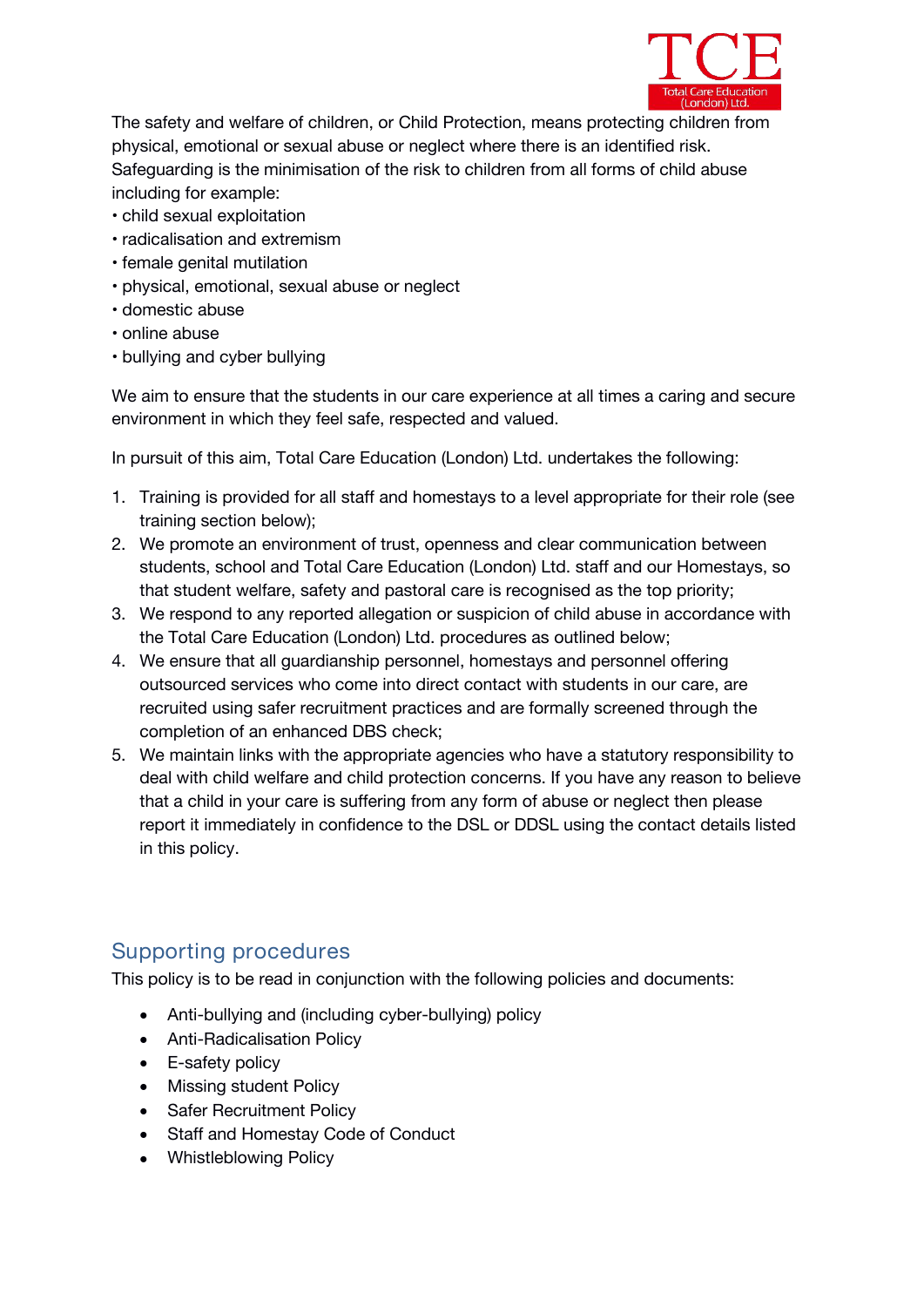

 Emergency procedure (This includes information on the guardianship organisation's approach to foreseeable emergencies, such as a pandemic.)

# **Definitions**

| Term                                                  | What this means                                                                                                                                                                                                             |
|-------------------------------------------------------|-----------------------------------------------------------------------------------------------------------------------------------------------------------------------------------------------------------------------------|
| Safeguarding and promoting<br>the welfare of children | is defined as:<br>• protecting children from maltreatment;                                                                                                                                                                  |
|                                                       | • preventing impairment of children's mental and<br>physical health or development;                                                                                                                                         |
|                                                       | . ensuring that children grow up in circumstances<br>consistent with the provision of safe and effective<br>care;                                                                                                           |
|                                                       | • taking action to enable all children to have the<br>best outcomes.                                                                                                                                                        |
| <b>Child Protection</b>                               | Is a part of safeguarding and promoting welfare. It<br>refers to the activity that is undertaken to protect<br>specific children who are suffering, or are likely to<br>suffer, significant harm.                           |
| Designated Safeguarding Lead<br>(DSL)                 | This is the person identified as taking the lead in<br>safeguarding matters in an organisation. This<br>person (and possibly a deputy) will be trained to a<br>higher level.                                                |
| Prevent                                               | Prevent is the name given to part of the<br>government's strategy to prevent terrorism by<br>reducing the possibility of radicalisation.                                                                                    |
| Local Safeguarding<br>Partnership (LSP)               | Formerly Local Safeguarding Children Board<br>(LSCB) and consisting of the local authority, the<br>clinical commissioning group within the local<br>authority and the chief office of police within the<br>local authority. |
| <b>LADO</b>                                           | The role of the Local Authority Designated Officer<br>(LADO) is to coordinate all allegations and<br>concerns made against a person who works with<br>children.                                                             |
| Children                                              | 'Children' includes everyone under the age of 18.                                                                                                                                                                           |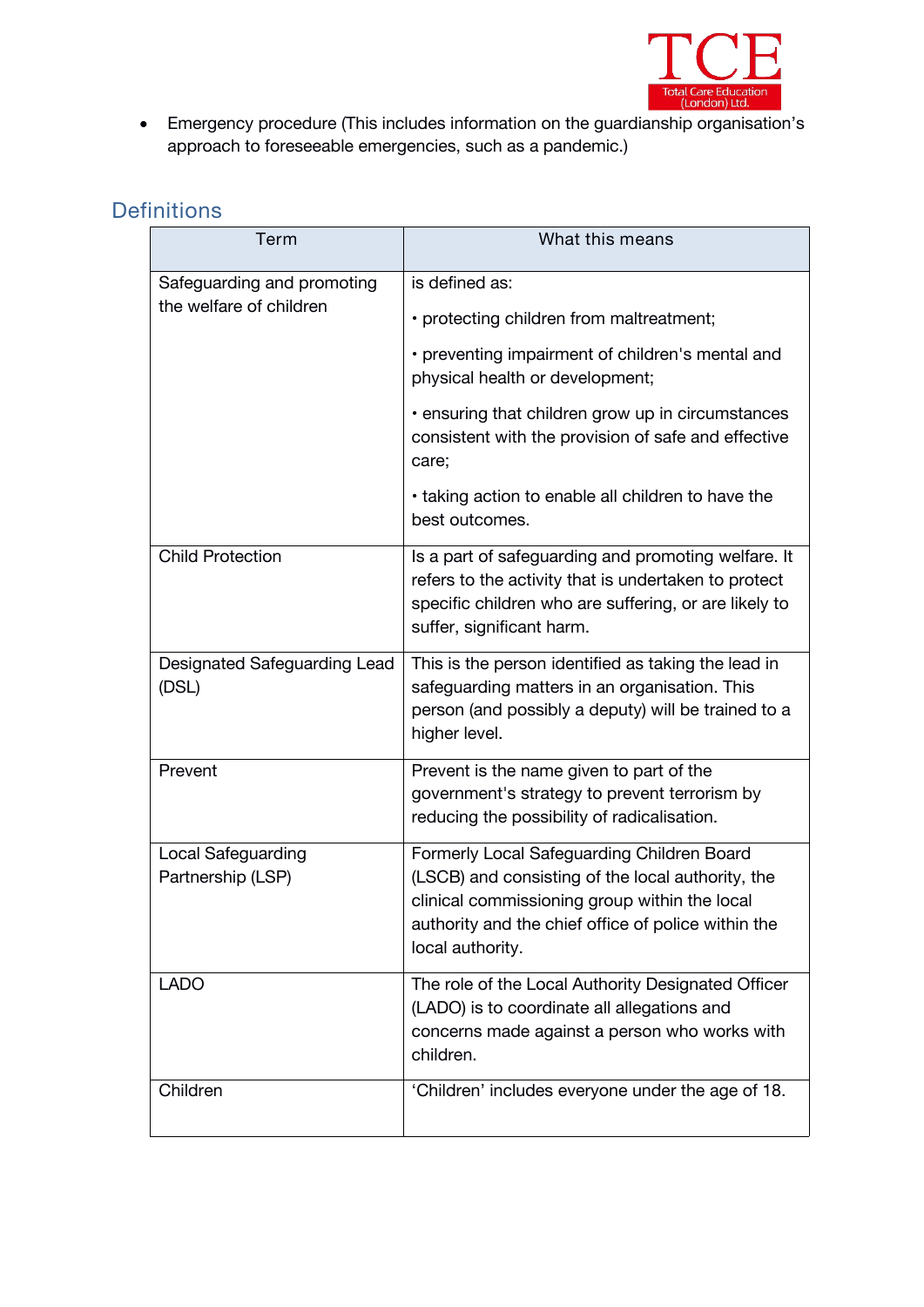

# **What is abuse and neglect?**

- Knowing what to look for is vital to the early identification of abuse and neglect. All staff and homestays should be aware of indicators of abuse and neglect so that they are able to identify cases of children who may be in need of help or protection. If staff or homestays are unsure, they should always speak to the DSL (or DDSL).
- All staff and homestays should be aware that abuse, neglect and safeguarding issues are rarely stand-alone events that can be covered by one definition or label. In most cases, multiple issues will overlap with one another Contextual Safeguarding: All staff, volunteers and homestays should be aware that safeguarding incidents and/or behaviours can be associated with factors outside the

guardianship organisation, school or college and/or can occur between children outside of these environments. All staff, but especially the designated safeguarding lead (and deputy) should consider whether children are at risk of abuse or exploitation in situations outside their families. Extra-familial harms take a variety of different forms and children can be vulnerable to multiple harms including (but not limited to) sexual exploitation, criminal exploitation, and serious youth violence.

# **Types of abuse and neglect**

(Taken from *Keeping Children Safe in Education* 2020)

**Abuse:** a form of maltreatment of a child. Somebody may abuse or neglect a child by inflicting harm or by failing to act to prevent harm. Children may be abused in a family or in an institutional or community setting by those known to them or, more rarely, by others. Abuse can take place wholly online, or technology may be used to facilitate offline abuse. Children may be abused by an adult or adults or by another child or children.

**Physical abuse:** a form of abuse which may involve hitting, shaking, throwing, poisoning, burning or scalding, drowning, suffocating or otherwise causing physical harm to a child. Physical harm may also be caused when a parent or carer fabricates the symptoms of, or deliberately induces, illness in a child. **Emotional abuse:** the persistent emotional maltreatment of a child such as to cause severe and adverse effects on the child's emotional development. It may involve conveying to a child that they are worthless or unloved, inadequate, or valued only insofar as they meet the needs of another person. It may include not giving the child opportunities to express their views, deliberately silencing them or 'making fun' of what they say or how they communicate. It may feature age or developmentally inappropriate expectations being imposed on children. These may include interactions that are beyond a child's developmental capability as well as overprotection and limitation of exploration and learning, or preventing the child from participating in normal social interaction. It may involve seeing or hearing the ill-treatment of another. It may involve serious bullying (including cyberbullying), causing children frequently to feel frightened or in danger, or the exploitation or corruption of children.Some level of emotional abuse is involved in all types of maltreatment of a child, although it may occur alone.

**Sexual abuse:** involves forcing or enticing a child or young person to take part in sexual activities, not necessarily involving a high level of violence, whether or not the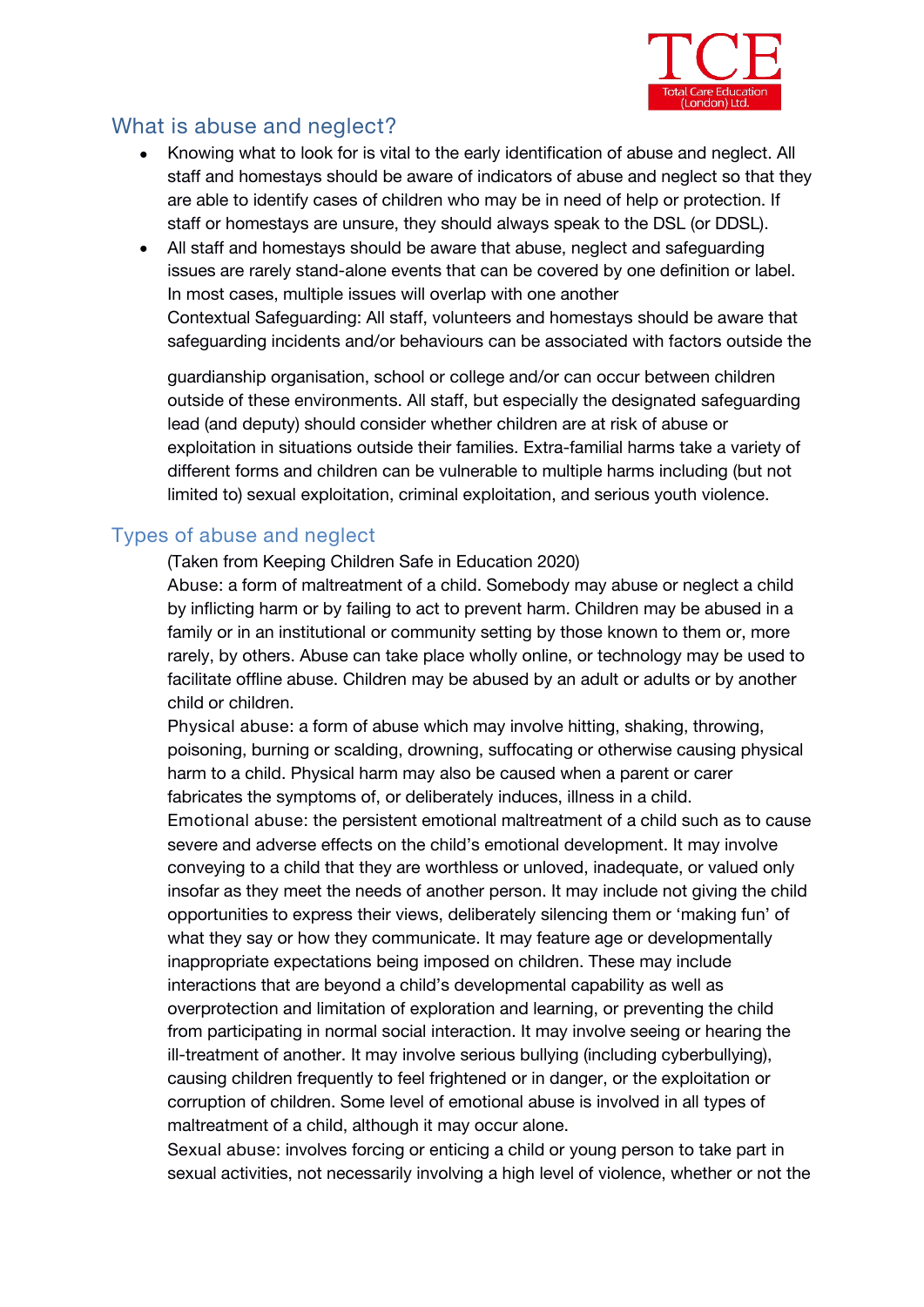

child is aware of what is happening. The activities may involve physical contact, including assault by penetration (for example rape or oral sex) or non-penetrative acts such as masturbation, kissing, rubbing and touching outside of clothing. They may also include non-contact activities, such as involving children in looking at, or in the production of, sexual images, watching sexual activities, encouraging children to behave in sexually inappropriate ways, or grooming a child in preparation for abuse. Sexual abuse can take place online, and technology can be used to facilitate offline abuse. Sexual abuse is not solely perpetrated by adult males. Women can also commit acts of sexual abuse, as can other children. The sexual abuse of children by other children is a specific safeguarding issue in education.

**Neglect:** the persistent failure to meet a child's basic physical and/or psychological needs, likely to result in the serious impairment of the child's health or development. Neglect may occur during pregnancy, for example, as a result of maternal substance abuse. Once a child is born, neglect may involve a parent or carer failing to: provide adequate food, clothing and shelter (including exclusion from home or

abandonment); protect a child from physical and emotional harm or danger; ensure adequate supervision (including the use of inadequate care-givers); or ensure access to appropriate medical care or treatment. It may also include neglect of, or unresponsiveness to, a child's basic emotional needs.

(For specific types of abuse, please see the additional information at the end of this policy).

# **Signs of Abuse and Neglect**

The following information has been taken from the NSPCC website [https://www.nspcc.org.uk/what-is-child-abuse/types-of-abuse/](about:blank)

#### **Common signs**

The NSPCC list the following as common signs that there may be something concerning happening in a child's life include:

- o unexplained changes in behaviour or personality
- o becoming withdrawn
- o seeming anxious
- o becoming uncharacteristically aggressive
- $\circ$  lacks social skills and has few friends, if any
- $\circ$  poor bond or relationship with a parent
- o knowledge of adult issues inappropriate for their age
- o running away or going missing
- o always choosing to wear clothes which cover their body

These signs don't necessarily mean that a child is being abused, there could be other things happening in their life which are affecting their behaviour – but we can help you to assess the situation.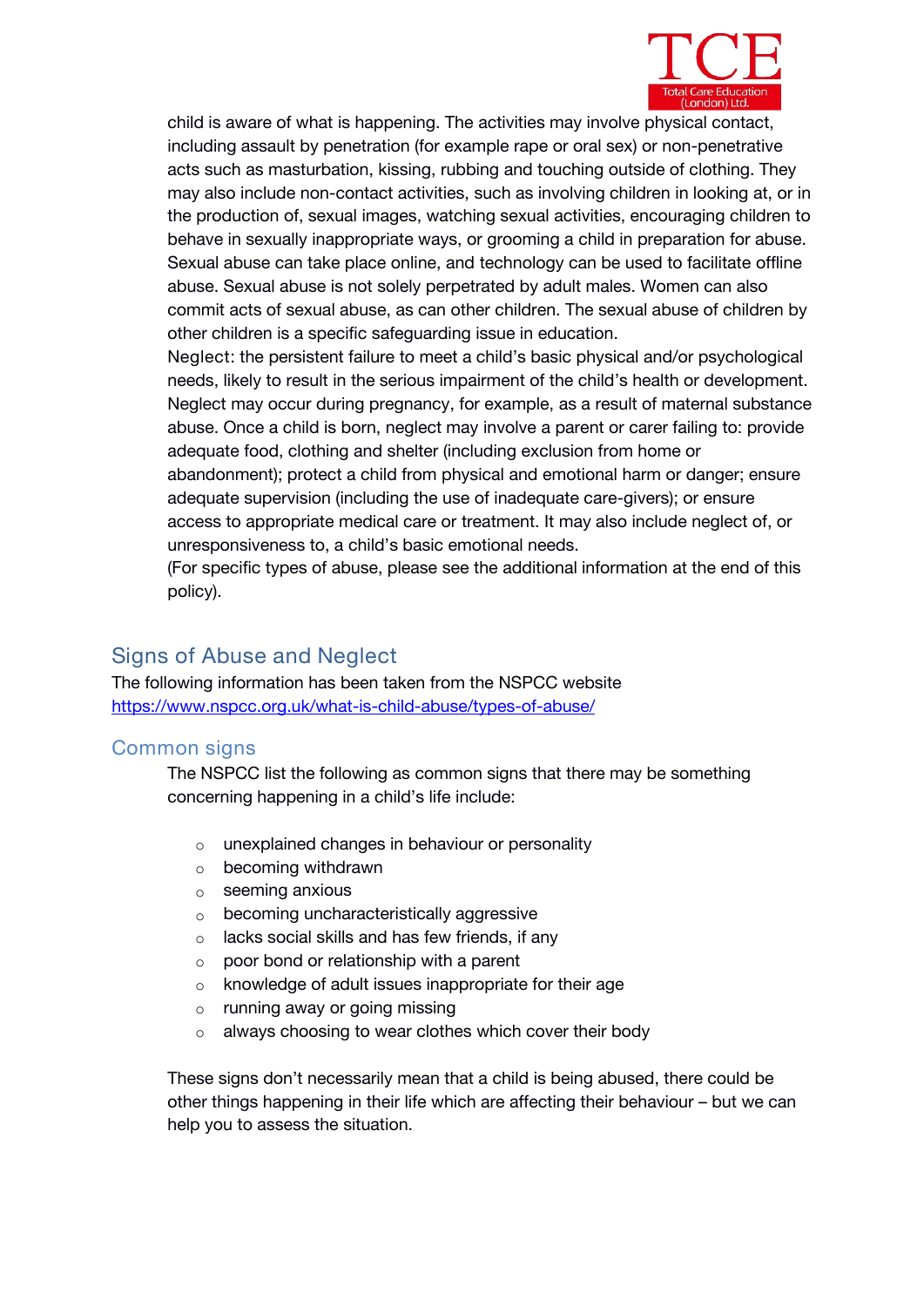

You may also notice some concerning behaviour from adults who you know have children in their care, which makes you concerned for the child/children's safety and wellbeing.

#### **Indicators of Physical Abuse**

Bumps and bruises don't always mean a child is being physically abused. All children have accidents, trips and falls. And there isn't just one sign or symptom to look out for. But it's important to be aware of the signs.

If a child regularly has injuries, there seems to be a pattern to the injuries or the explanation doesn't match the injuries, then this should be reported.

Physical abuse symptoms include:

- **bruises**
- broken or fractured bones
- **burns or scalds**
- bite marks

It can also include other injuries and health problems, such as:

- scarring
- the effects of poisoning, such as vomiting, drowsiness or seizures
- breathing problems from drowning, suffocation or poisoning

Head injuries in babies and toddlers can be signs of abuse so it's important to be aware of these. Visible signs include:

- swelling
- bruising
- fractures
- being extremely sleepy or unconscious
- breathing problems
- seizures
- vomiting
- unusual behaviour, such as being irritable or not feeding properly

# **Indicators of Emotional Abuse**

There might not be any obvious physical signs of emotional abuse or neglect. And a child might not tell anyone what's happening until they reach a 'crisis point'. That's why it's important to look out for signs in how a child is acting.

As children grow up, their emotions change. This means it can be difficult to tell if they're being emotionally abused. But children who are being emotionally abused might:

- seem unconfident or lack self-assurance
- struggle to control their emotions
- have difficulty making or maintaining relationships
- act in a way that's inappropriate for their age

The signs of emotional abuse can also be different for children at different ages. Children might: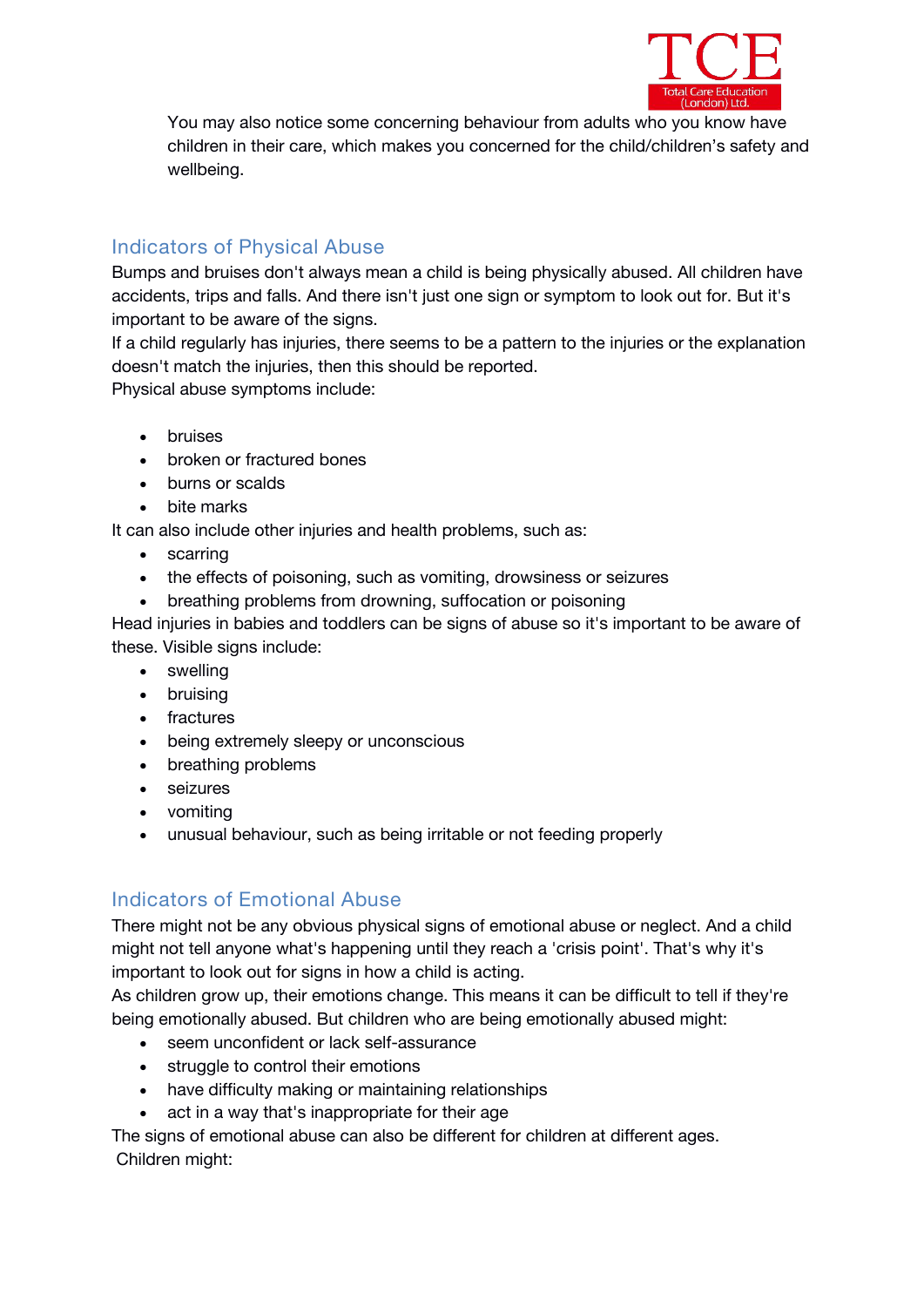

- use language you wouldn't expect them to know for their age
- act in a way or know about things you wouldn't expect them to know for their age
- struggle to control their emotions
- have extreme outbursts
- seem isolated from their parents
- lack social skills
- have few or no friends.

#### **Indicators of Sexual Abuse**

Knowing the signs of sexual abuse can help give a voice to children. Sometimes children won't understand that what's happening to them is wrong or they might be scared to speak out. Some of the signs you might notice include:

**Emotional and Behavioural signs**

- Avoiding being alone with or frightened of people or a person they know
- Language or sexual behaviour you wouldn't expect them to know
- Having nightmares or bed-wetting
- Alcohol or drug misuse
- Self-harm
- Changes in eating habits or developing an eating problem
- **Physical Signs**
	- **Bruises**
	- Bleeding, discharge, pains or soreness in their genital or anal area
	- Sexually transmitted infections
	- Pregnancy

If a child is being or has been sexually abused online, they might:

- spend a lot more or a lot less time than usual online, texting, gaming or using social media
- seem distant, upset or angry after using the internet or texting
- be secretive about who they're talking to and what they're doing online or on their mobile phone
- have lots of new phone numbers, texts or email addresses on their mobile phone, laptop or tablet
- Children and young people might also drop hints and clues about the abuse

# **Indicators of Neglect**

Neglect can be really difficult to spot. Having one of the signs doesn't necessarily mean a child is being neglected. But if you notice multiple signs that last for a while, they might show there's a serious problem. Children and young people who are neglected might have: **Poor appearance and hygiene**

- being smelly or dirty
- being hungry or not given money for food
- having unwashed clothes
- having the wrong clothing, such as no warm clothes in winter

Health and development problems

- anaemia
- body issues, such as poor muscle tone or prominent joints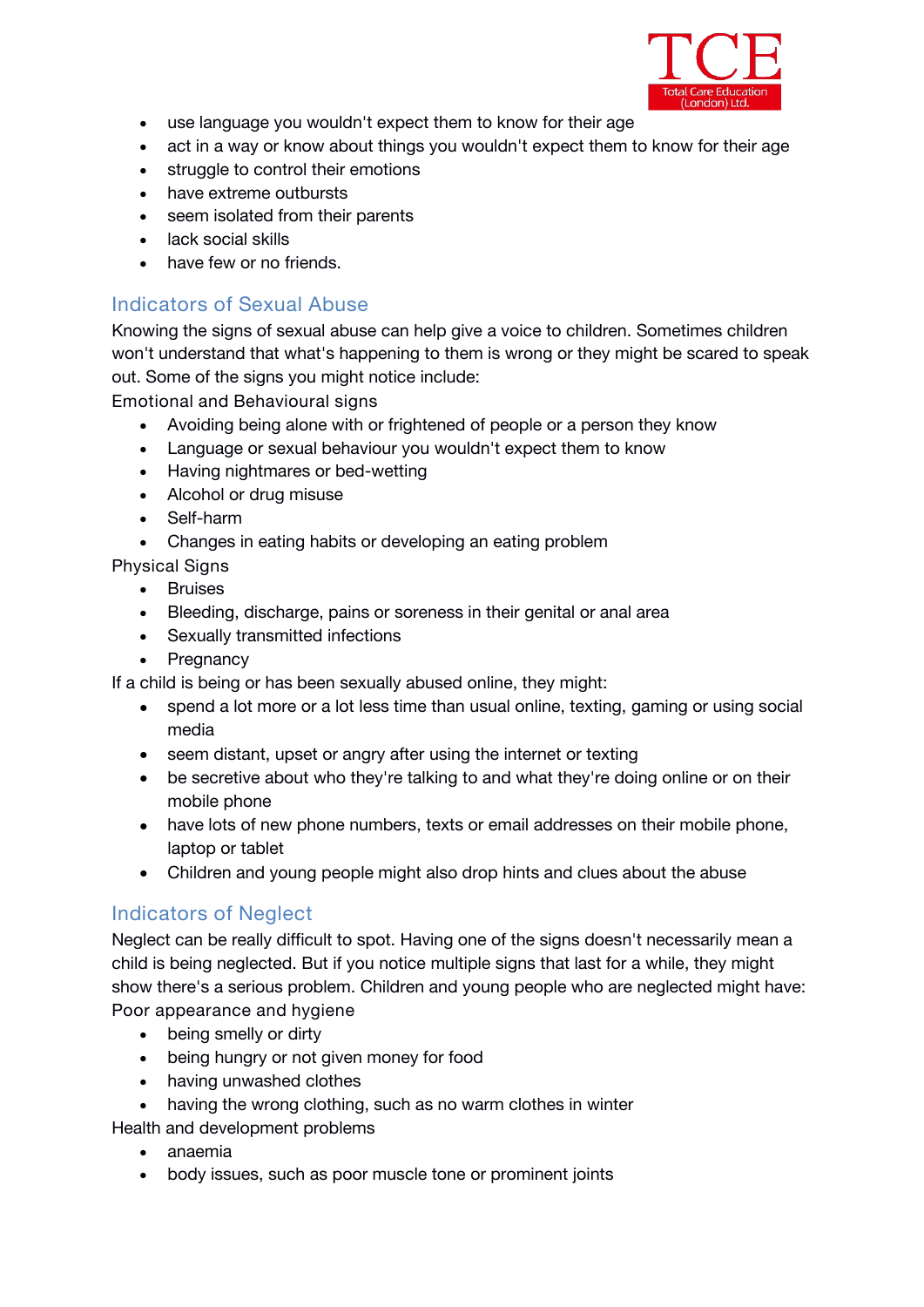

- medical or dental issues
- missed medical appointments, such as for vaccinations
- not given the correct medicines
- poor language or social skills
- regular illness or infections
- repeated accidental injuries, often caused by lack of supervision
- skin issues, such as sores, rashes, flea bites, scabies or ringworm
- thin or swollen tummy
- tiredness
- untreated injuries
- weight or growth issues

**Housing and family issues**

- living in an unsuitable home environment, such as having no heating
- being left alone for a long time
- taking on the role of carer for other family members

**Change in behaviour**

- becoming clingy
- becoming aggressive
- being withdrawn, depressed or anxious
- changes in eating habits
- displaying obsessive behaviour
- finding it hard to concentrate or take part in activities
- missing school
- showing signs of [self-harm](about:blank)
- using drugs or [alcohol](about:blank)

# **Procedures**

When new staff, volunteers or homestays join our organisation, they are informed of the safeguarding arrangements in place, the name of the DSL (and DDSL) and how to share concerns with them. Please note that the usual reporting channel is via the DSL, however anyone can make a referral direct to the LSP or LADO. The contact details are included in this document.

# **Actions to be followed if there are concerns about a child or young person**

- All staff members and homestays have a duty to identify and respond to suspected / actual abuse or disclosures of abuse. Any member of staff, volunteer or homestays who receives a disclosure or allegation of abuse, or suspects that abuse may have occurred must report it immediately to the DSL (or, in their absence, the DDSL).
- Where there is risk of immediate harm, concerns will be referred immediately by telephone to the LSP or the Police.
- Less urgent concerns or requests for support, including for Early Help, will be sent by the DSL to the LSP via *MASH.*
- The DSL may also seek advice from Social Care or another appropriate agency about a concern, if we are unsure how to respond to it.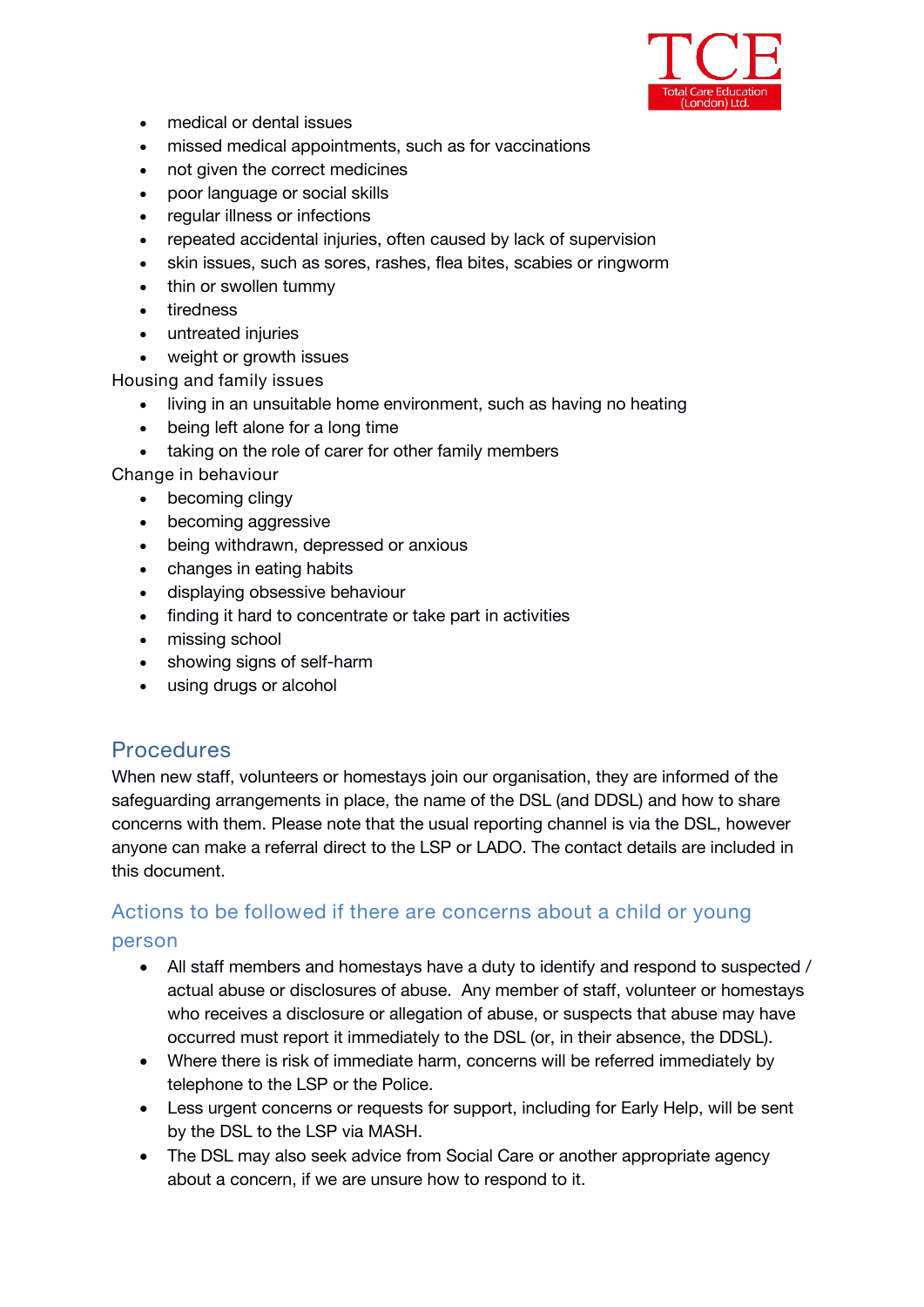

- The DSL will refer any safeguarding concerns that relate to an incident in school to the school. Concerns will be referred to the school DSL. If an allegation is made against a member of school staff, the guardianship organisation will check the school policy to see who to refer such matters to. This is usually the Head of the School. If the allegation involves the Head, then usually the chair of governors should be informed.
- Where a concern is not seen to reach the threshold for a referral, the DSL will keep the concern on file and will monitor the situation. Should the concern escalate, a referral will be made to the LSP.
- Wherever possible, we will share any safeguarding concerns, or an intention to refer a child to Children's Social Care, with parents or carers. However, we will not do so where it is felt that to do so could place the child at greater risk of harm or impede a criminal investigation. On occasions, it may be necessary to consult with the LSP and/or Police for advice on when to share information with parents / carers.
- If a member of staff or homestay continues to have concerns about a child and feels the situation is not being addressed or does not appear to be improving, the staff member or homestay concerned should press for re-consideration of the case with the designated safeguarding lead.
- If, for any reason, the DSL (or DDSL) is not available, or you do not feel that your concern is being taken seriously, this should not delay appropriate action being taken. Any individual may refer to the LSP or Police where there is suspected or actual risk of harm to a child. The contact details are included at the beginning of this policy.
- Full records of reports and action taken will be maintained by the DSL and securely stored in a specific safeguarding file.

# **Allegations of abuse against a member of staff or homestay**

- This guidance should be followed where it is alleged that anyone working, volunteering or hosting students for *Total Care Education (London) Ltd.* has:
	- behaved in a way that has harmed a child, or may have harmed a child;
	- possibly committed a criminal offence against or related to a child;
	- behaved towards a child or children in a way that indicates he or she may pose a risk of harm to children; or

• behaved or may have behaved in a way that indicates they may not be suitable to work with children (transferable risk).

- In the event that there is an allegation against a member of staff, volunteer or homestay, *Total Care Education (London) Ltd.* will follow the guidance in *Keeping* **Children Safe in Education 2020 Part 4.**
- Allegations against a member of guardianship organisation staff, volunteers or homestays should be directed to the *director/owner* of *Total Care Education (London) Ltd.* The *owner/director* must contact the LADO immediately and follow their advice. They **must not** investigate themselves. If the allegation is about the *owner/ director*, please contact *AEGIS (tel:+44 (0) 1453 821293)* who will contact the LADO and follow the advice as above. Alternatively, the allegation can be reported directly to the LADO.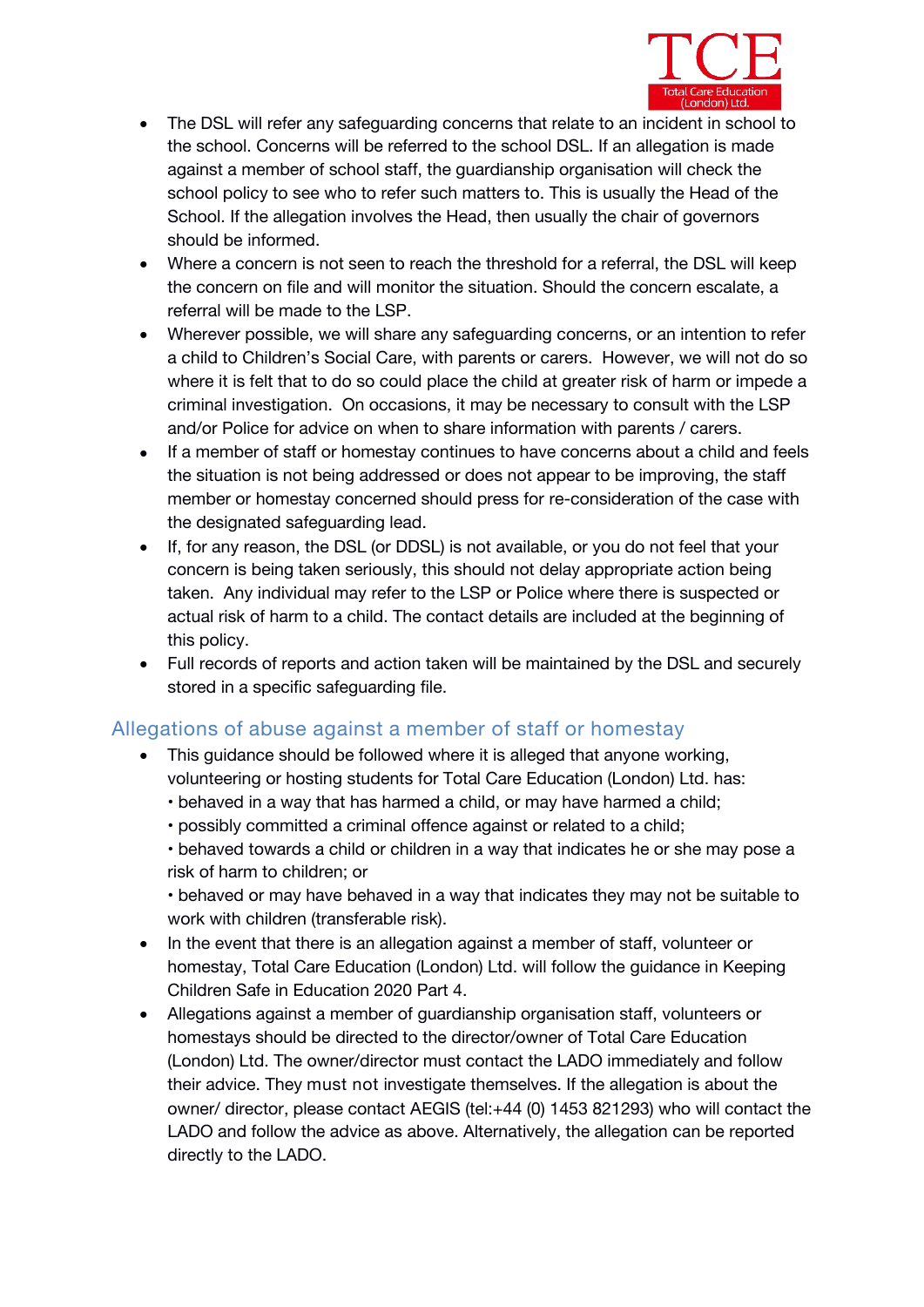

- *Total Care Education (London) Ltd.* will report promptly to the DBS any person whose services are no longer used for regulated activity because they have caused harm or posed a risk of harm to a child.
- Any historical allegations should be referred to the police.
- Low level concerns: The safety and wellbeing of students in our care is dependent on the vigilance of all our staff, volunteers and homestays and their prompt communication to the DSL or DDSL of any concerns, no matter how small, about any conduct by an adult which causes you to doubt that adult's suitability to work with or have access to children. *Total Care Education (London) Ltd.* is conscious of its duty of care to students and will always act, including if alerted to the possibility of abuse arising from situations or persons outside our care. The notification and prompt handling of all concerns about adults is fundamental to safeguarding students. It helps to identify and prevent abuse and to protect adults against misunderstandings or misinterpretations. It also encourages openness, trust and
- transparency and it clarifies expected behaviours. Please refer to our low-level concerns policy for further details.

#### **How to receive a disclosure from a child or young person**

- **•** Reassure the child and listen carefully  $-$  it is important that they know you believe them and the contract of the contract of the contract of the contract of the contract of the contract of the contract of the contract of the contract of the contract of the contract of the contract of the contract of the c
- Do not say you will not say anything to anyone in fact you have a duty to disclose this to another person so do not promise confidentiality
- Make sure you take detailed notes, write everything down
- Ask open questions if appropriate, do not lead the conversation to find out what has happened. Use words such as tell me, explain or describe, and allow the student to speak
- Avoid words such as what, why, how when these will be asked by the relevant agency if appropriate.
- Ensure that you notify the police by calling 999 if you believe that the young person is at immediate or serious risk of harm
- Contact the DSL Maria Pink or DDSL Pam Fei as soon as practicable and in any case within 24 hours
- If the disclosure is made out of hours, please use the emergency phone number *07718662748 or 07715758370.*

# **Sharing Safeguarding Information**

Information will be shared with guardianship organisation staff, homestays and the school's DSL (of the school that the student attends) who 'need to know'.

All staff and homestays must be aware that they have a professional responsibility to share information with other agencies in order to safeguard children and that the Data Protection Act 1998 and General Data Protection Regulations are not a barrier to sharing information where a failure to do so would place a child at risk of harm. There is a lawful basis for child protection concerns to be shared with agencies who have a statutory duty for child protection.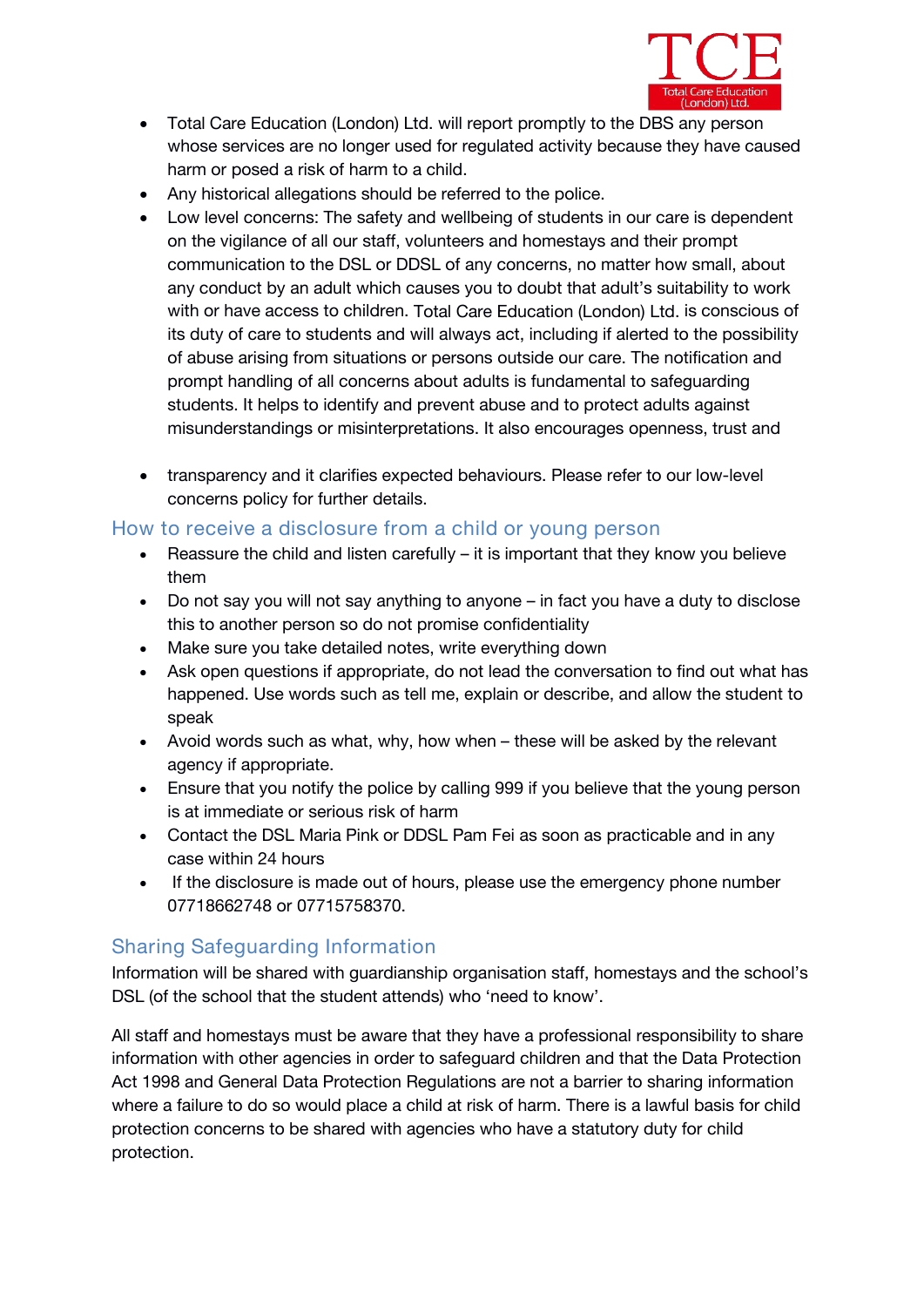

All staff and homestays must be aware that they cannot promise a child to keep secrets which might compromise the child's safety or wellbeing. However, staff and homestays are aware that matters relating to child protection and safeguarding are personal to children and families, in this respect they are confidential and the DSL and DDSL will only disclose information about a child to other members of guardianship organisation staff, homestays or the DSL of the school that the student attends on a need to know basis.<br>The DSL will always undertake to gain parent/carers consent to refer a child to Social Care

unless to do so could put the child at greater risk of harm, or impede a criminal investigation.

# **Role of DSL and DDSL**

The DSL will take lead responsibility for safeguarding and child protection (including online safety). This will be explicit in the role holder's job description. This person should have the appropriate status and authority within the guardianship organisation to carry out the duties of the post. The DDSL will be trained to the same standard as the DSL and the role will be explicit in their job description.

**The designated safeguarding lead is expected to:**

• refer cases of suspected abuse to the local authority children's social care as required;<br>• support staff and homestays who make referrals to local authority children's social care;

• refer cases to the Channel programme where there is a radicalisation concern as required (this may also be undertaken by the Prevent Lead, if the Prevent Lead is not the DSL);

• support staff and homestays who make referrals to the Channel programme (this may also be undertaken by the Prevent Lead, if the Prevent Lead is not the DSL);

• refer cases where a crime may have been committed to the Police as required.<br>• act as a point of contact with the three safeguarding partners;

- 
- liaise with *Maria Pink* to inform them of issues

• liaise with staff and homestays on matters of safety and safeguarding (including online and digital safety) and when deciding whether to make a referral by liaising with relevant agencies;

• act as a source of support, advice and expertise for all staff and homestays.

• ensure the guardianship organisation's child protection policies are known, understood and used appropriately;

• ensure the child protection policy is reviewed annually (as a minimum) and the procedures and implementation are updated and reviewed regularly, and work with the *Maria Pink* regarding this;

• ensure the child protection policy is available for all relevant parties on *Total Care Education (London) Ltd.'s website*;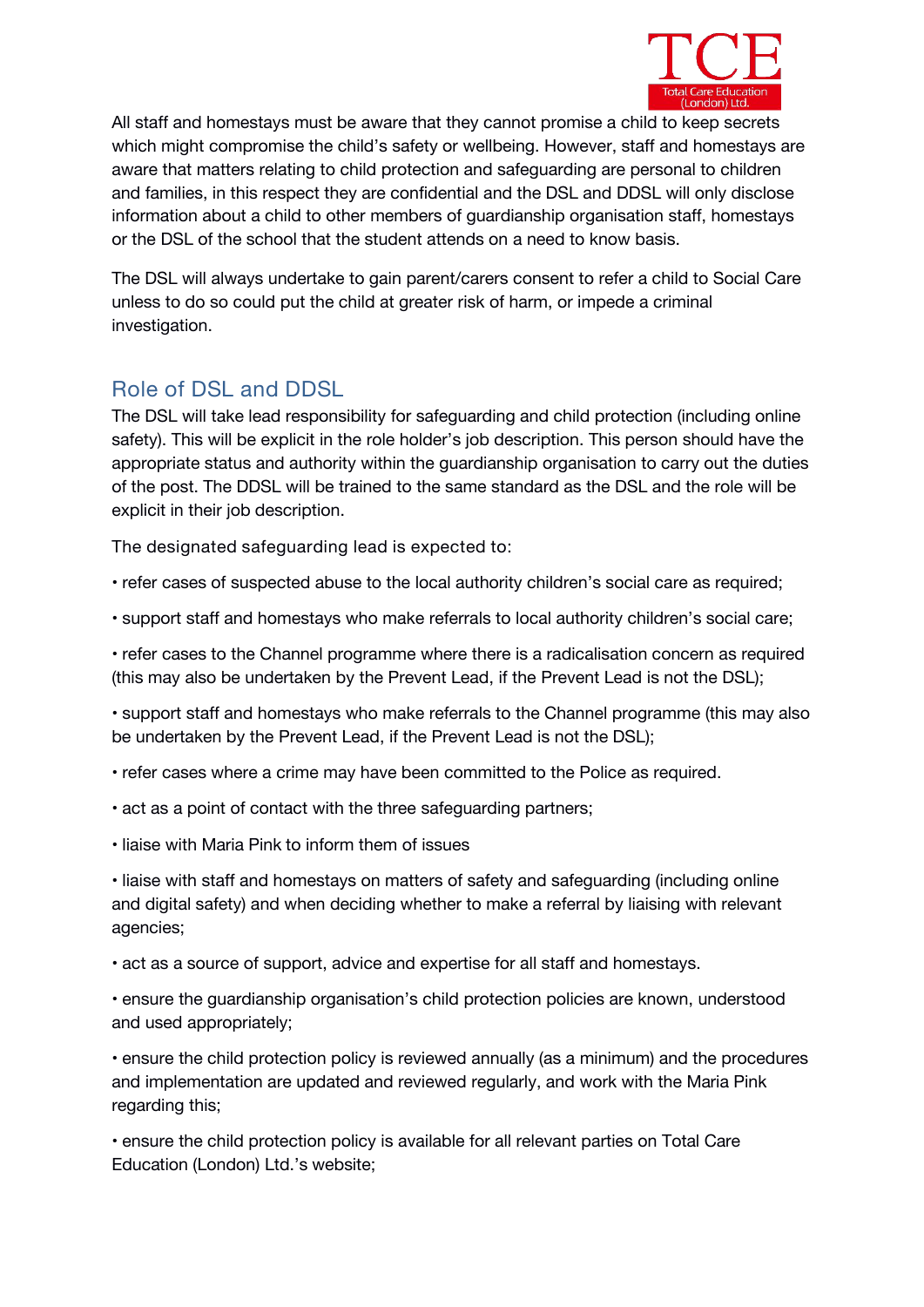

• link with the safeguarding partner arrangements to make sure staff and homestays are aware of any training opportunities and the latest local policies on local safeguarding arrangements.

# **Contact Details for the DSL and DDSL**

| Role        | Name              | Telephone      | Email                      |
|-------------|-------------------|----------------|----------------------------|
|             |                   | Number         |                            |
| <b>DSL</b>  | Maria Pink        | 07718662748    | Mariap.totalcare@gmail.com |
|             |                   |                |                            |
| <b>DDSL</b> | Pam Fei           | 07751758370    | Pamela@mschai.com          |
|             |                   |                |                            |
| 24-Hour     | Maria Pink or Pam | 07718662748 or | As above                   |
| emergency   | Fei               | 07751758370    |                            |
| contact     |                   |                |                            |
|             |                   |                |                            |

# **Prevent**

*Total Care Education (London) Ltd.* has a separate policy that outlines our procedure for Anti-Radicalisation and Prevent. This can be found *on our website.*

# **Prevent Lead Contact Details**

| Role    | Name       | Telephone   | Email                      |
|---------|------------|-------------|----------------------------|
|         |            | Number      |                            |
| Prevent | Maria Pink | 07718662748 | Mariap.totalcare@gmail.com |
| Lead    |            |             |                            |
|         |            |             |                            |

# **Record keeping**

*Total Care Education (London) Ltd.* will keep full records of any safeguarding concern reported to them. Safeguarding records will be stored securely and separately to the general student files. These will be stored confidentially by the DSL in either a locked cabinet (hard copies) or a password protected file. Only the DSL and DDSL will have access to these files.

Records will be detailed and accurate (either handwritten or using appropriate secure online software). These will include all concerns about a student even if there is no need to make an immediate referral and record the rationale for decisions made and action taken. Copies of any correspondence or notes from conversations with the LSP, school DSL or other external agency will be included in the file.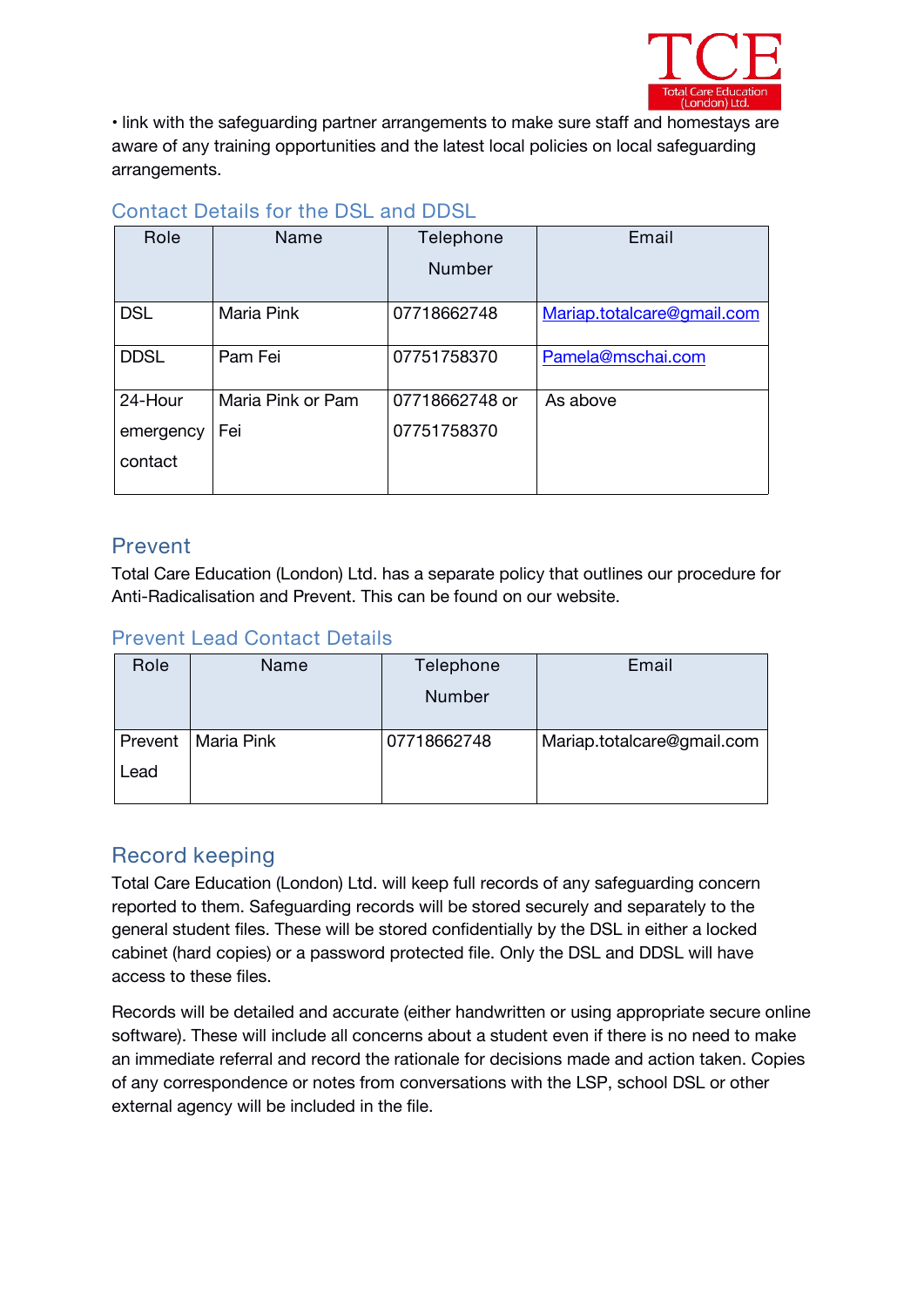

*Total Care Education (London) Ltd.* will ensure that the indication of the existence of the additional child protection file is marked on the student file record. Information will only be shared in a need to know basis in order to safeguard the student,

# **Training and updates**

*Total Care Education (London) Ltd.* will ensure that all staff and homestays receive training and regular updates that is suitable for their roles. A formal record of all safeguarding training will be kept.

# **DSL and DDSL**

The DSL and DDSL will attend suitable face-to-face training as approved or provided by the Local Safeguarding Partners (LSP), AEGIS or the NSPCC. This training will be renewed every two years.

# **Other staff and homestays**

All other members of staff, volunteers and Homestays will receive appropriate safeguarding training to an appropriate basic awareness level (previously referred to as level 1), every three years. This will either be done online or in person. Members of staff, volunteers and Homestays who have already have completed suitable safeguarding training for another provider that is still in date will

not be required to re-train. In this case the DSL will still need to ensure that the person fully understands *Total Care Education (London) Ltd.'s* own procedures for safeguarding.

All staff and homestays will receive regular safeguarding updates, at least once per year normally in September. These will be given by the DSL.

# **Whistleblowing**

*Total Care Education (London) Ltd.* has a separate policy that outlines the whistleblowing procedures. These protect staff members who report colleagues they believe are doing something wrong or illegal, or who are neglecting their duties.

# **Local Safeguarding Partnerships (LSPs)**

*Total Care Education (London) Ltd.* will liaise with their Local Safeguarding Partnership (LSP) and work in partnership with other agencies in line with *Working Together to Safeguard Children*.

Partner schools have their own safeguarding policies. These can be found on their website and will include the contact details for their LSP. *Total Care Education (London) Ltd.* recognises that if any safeguarding concerns occurred whilst a student was in a homestay that was out of the schools county then a different/additional LSP arrangement would be required as well. In this case, *Total Care Education (London) Ltd.* will contact the relevant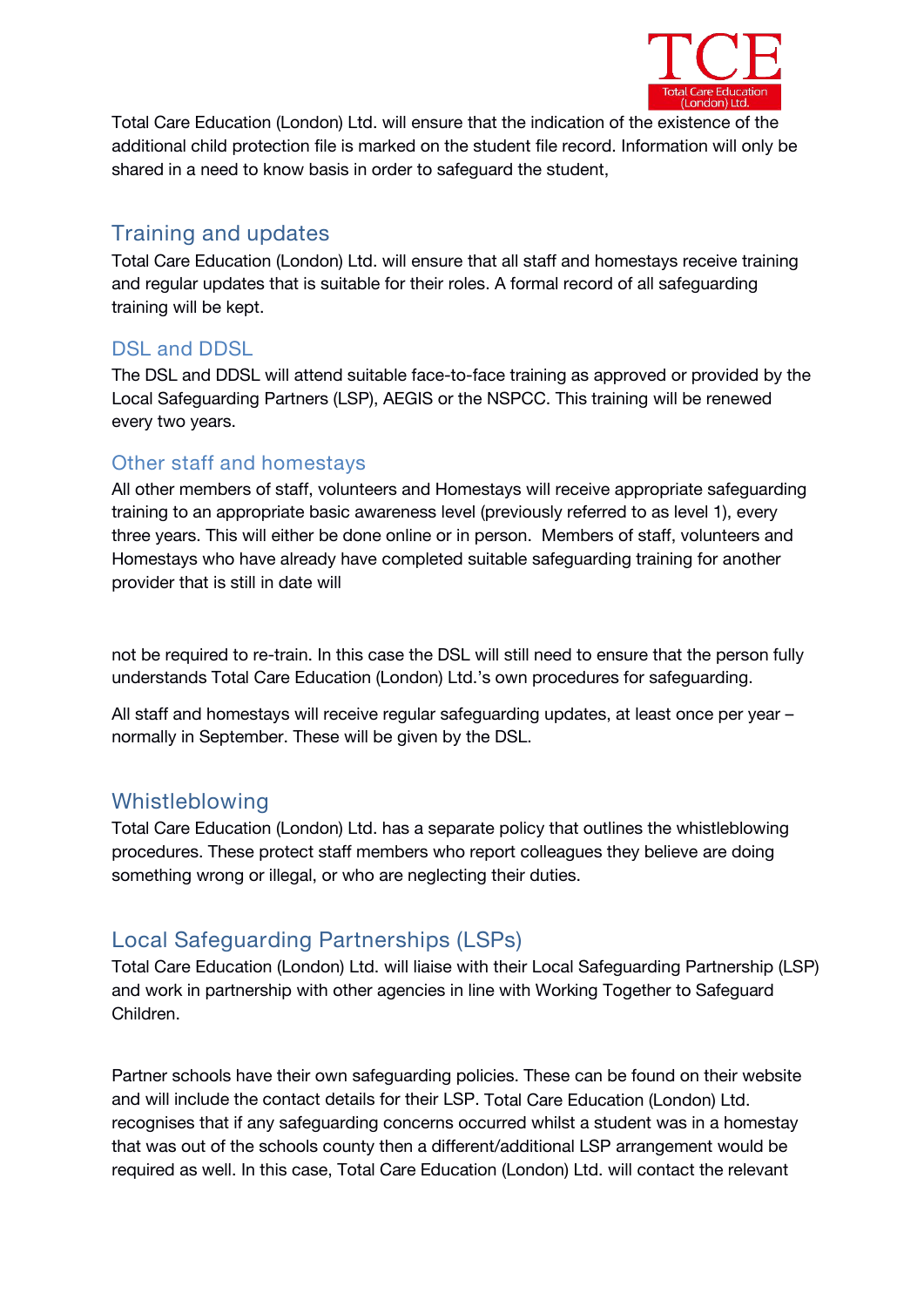

LSP and follow their procedures. The website below provides a link to all of the LSPs in the country:

[https://www.safecic.co.uk/your-scb-acpc/55-free-downloads-and-safeguarding-links/61](https://www.safecic.co.uk/your-scb-acpc/55-free-downloads-and-safeguarding-links/61-safeguarding-children-board-links) safeguarding-children-board-links

Details can be found on the Local Authority website and for the areas *Total Care Education (London) Ltd.* operates in the tables below.

In the event of any contact information difficulties then *Total Care Education (London) Ltd.* should call the police as they are one of the partners.

The company is aware of how to access local agency contacts; this includes Local Safeguarding Partnerships across the country and how to access locally agreed inter agency procedures and guidance. In addition, the company is aware of the non-emergency reporting procedures via the Local Authority's Children's Services relevant to the area or Multi-Agency Safeguarding Hub (MASH), or by telephoning the non-emergency Police number 101. For emergency situations, the company is aware of the need to contact the relevant police force for the area by dialling 999, this includes in Wales and Police Scotland.

The company is aware that in **Scotland**, for a non-emergency referral or concern they can contact the local children's social work team. Their contact details can be found on the website for the local authority the child lives in, and in the table below. Alternatively they can contact the local office of Scottish Children's Reporter Administration: <https://www.scra.gov.uk/contact-us/>

The company is aware that in **Wales** for a non-emergency referral or concern they can contact the local child protection services. Their contact details can be found on the website for the local authority the child lives in, and on the table below.

#### **Contact Details**

| Role        | Name         | Telephone | Email                                       |
|-------------|--------------|-----------|---------------------------------------------|
|             |              | Number    |                                             |
|             |              |           |                                             |
| <b>LSP</b>  | MASH-        |           | Website:                                    |
|             | Lewisham     |           | http://www.safeguardinglewisham.org.uk/lscp |
|             | Safeguarding |           |                                             |
|             | Children     |           |                                             |
|             | Partnership  |           |                                             |
|             |              |           |                                             |
| <b>LADO</b> | Fenola Owens | 020 8314  | lewishamLADO@lewisham.gov.uk                |
|             |              | 3114      |                                             |
|             |              |           |                                             |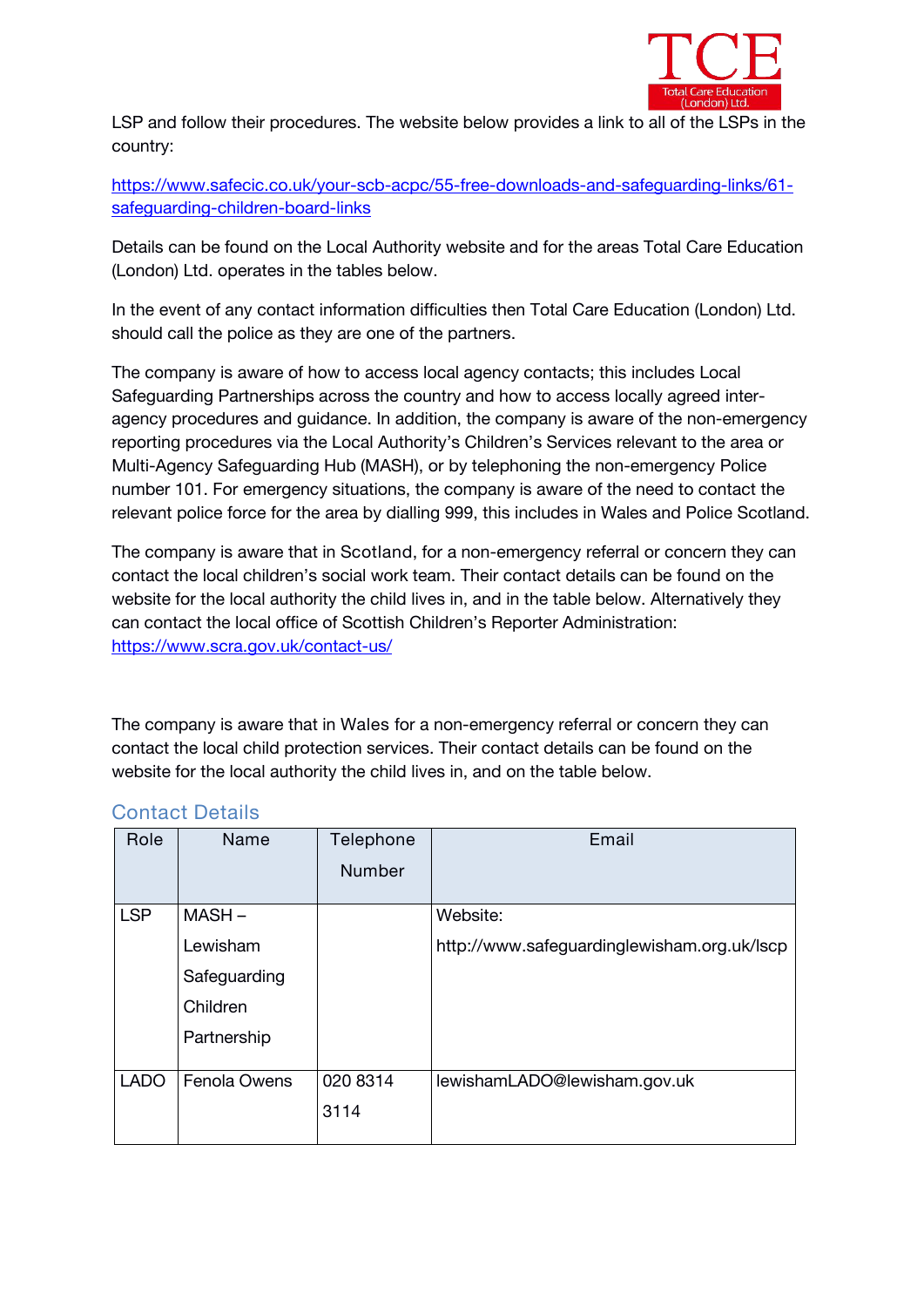

# **Liaison with parents/ agents and partner schools**

- The guardianship organisation may be required to share confidential safeguarding information with the DSL of the school or college that the student attends. When a student moves school or college, safeguarding information may be shared with the DSL of the new school. All schools and colleges have their own safeguarding and child protection policies that outline their procedures. These can be found on their websites.
- Whilst the guardianship organisation will work openly with parents as far as possible, it reserves the right to contact the LSP or the police, without notifying parents if this is believed to be in the child's best interests.
- *Total Care Education (London) Ltd.* will not usually share safeguarding information with agents unless it is necessary to safeguard the student. In this case information will be provided on a need-to-know basis and on the understanding that it should be kept strictly confidential.

# **Further Detail on specific types of abuse**

The following information is taken from *Keeping Children Safe in Education* (2020). Please refer to this document for further details, including additional types of abuse. https://assets.publishing.service.gov.uk/government/uploads/system/uploads/attachment\_ data/file/912592/Keeping\_children\_safe\_in\_education\_Sep\_2020.pdf

# **Safeguarding issues**

All staff and homestays should have an awareness of safeguarding issues that can put children at risk of harm. Behaviours linked to issues such as drug taking, alcohol abuse, deliberately missing education and sexting (also known as youth produced sexual imagery) put children in danger.

# **Peer on peer/ child on child abuse**

All staff and homestays should be aware that children can abuse other children (often referred to as peer on peer abuse). This is most likely to include, but may not be limited to:

- abuse within intimate partner relationships;
- bullying (including cyberbullying);
- physical abuse such as hitting, kicking, shaking, biting, hair pulling, or otherwise causing physical harm;
- sexual violence, such as rape, assault by penetration and sexual assault;
- sexual harassment, such as sexual comments, remarks, jokes and online sexual harassment, which may be stand-alone or part of a broader pattern of abuse;
- upskirting, which typically involves taking a picture under a person's clothing without them knowing, with the intention of viewing their genitals or buttocks to obtain sexual gratification, or cause the victim humiliation, distress or alarm;<br>• sexting (also known as youth produced sexual imagery); and
- 
- initiation/hazing type violence and rituals.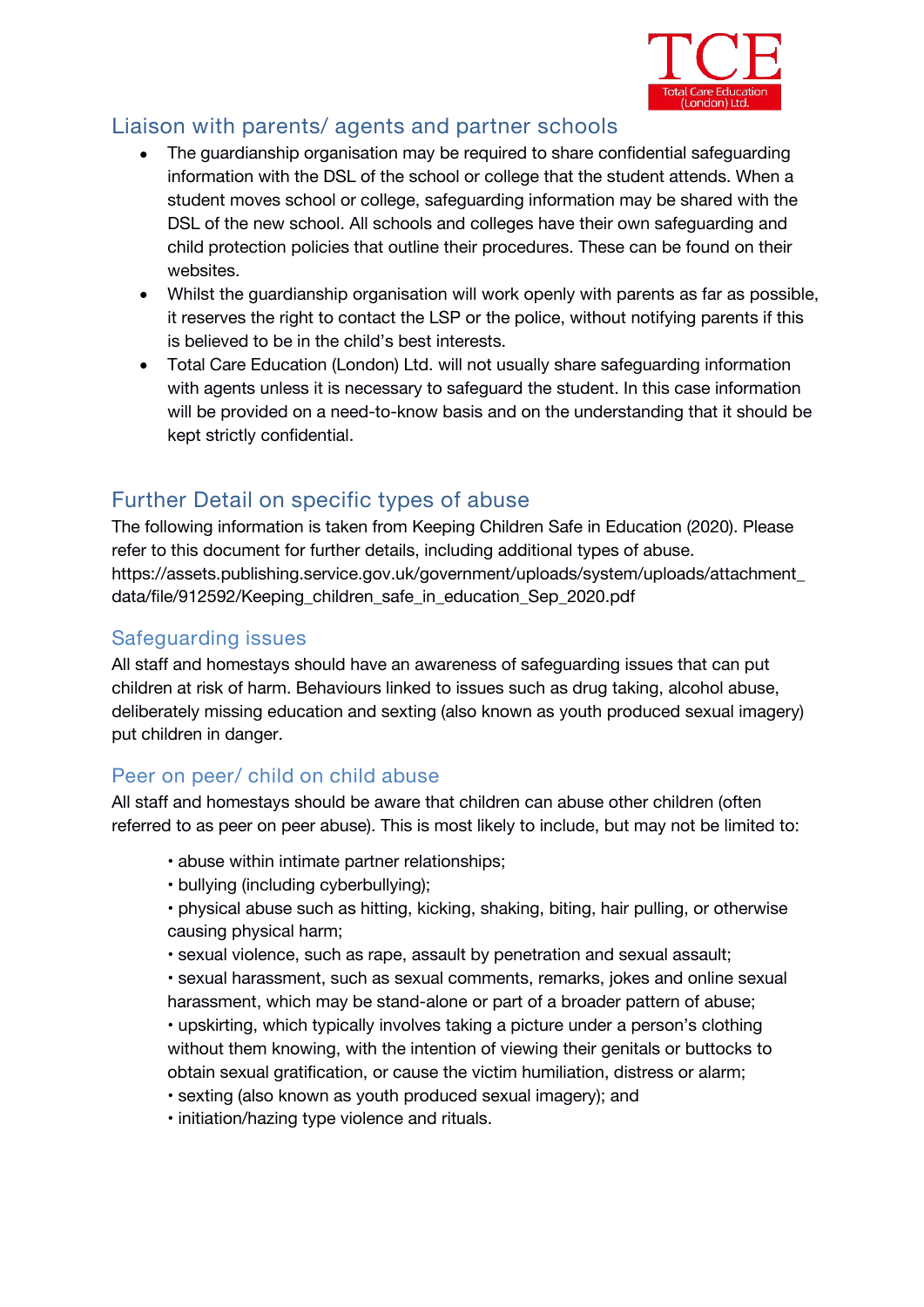

#### **Serious violence**

All staff and homestays should be aware of indicators, which may signal that children are at risk from, or are involved with serious violent crime. These may include increased absence from school, a change in friendships or relationships with older individuals or groups, a significant decline in performance, signs of self-harm or a significant change in wellbeing, or signs of assault or unexplained injuries. Unexplained gifts or new possessions could also indicate that children have been approached by, or are involved with, individuals associated with criminal networks or gangs.

# **Children missing from education**

All staff and homestays should be aware that children going missing, particularly repeatedly, can act as a vital warning sign of a range of safeguarding possibilities. This may include abuse and neglect, which may include sexual abuse or exploitation and can also be a sign of child criminal exploitation including involvement in county lines. It may indicate mental health problems, risk of substance abuse, risk of travelling to conflict zones, risk of female genital mutilation or risk of forced marriage. Early intervention is necessary to identify the existence of any underlying safeguarding risk and to help prevent the risks of a child going missing in future. Staff should contact the students' school or

college should they suspect a student is missing from education. The school or college will have a procedure for reporting this absence.

# **Child Sexual Exploitation (CSE) and Child Criminal Exploitation (CCE)**

Both CSE and CCE are forms of abuse and both occur where an individual or group takes advantage of an imbalance in power to coerce, manipulate or deceive a child into sexual or criminal activity. Whilst age may be the most obvious, this power imbalance can also be due to a range of other factors including gender, sexual identity, cognitive ability, physical strength, status, and access to economic or other resources. In some cases, the abuse will be in exchange for something the victim needs or wants and/or will be to the financial benefit or other advantage (such as increased status) of the perpetrator or facilitator. The abuse can be perpetrated by individuals or groups, males or females, and children or adults. The abuse can be a one-off occurrence or a series of incidents over time, and range from opportunistic to complex organised abuse. It can involve force and/or enticement-based methods of compliance and may, or may not, be accompanied by violence or threats of violence. Victims can be exploited even when activity appears consensualand it should be noted exploitation as well as being physical can be facilitated and/or take place online. More information include definitions and indicators is provided below.

# **Child Criminal Exploitation (CCE)**

CCE is where an individual or group takes advantage of an imbalance of power to coerce, control, manipulate or deceive a child into any criminal activity (a) in exchange for something the victim needs or wants, and/or (b) for the financial or other advantage of the perpetrator or facilitator and/or (c) through violence or the threat of violence. The victim may have been criminally exploited even if the activity appears consensual. CCE does not always involve physical contact; it can also occur through the use of technology. CCE can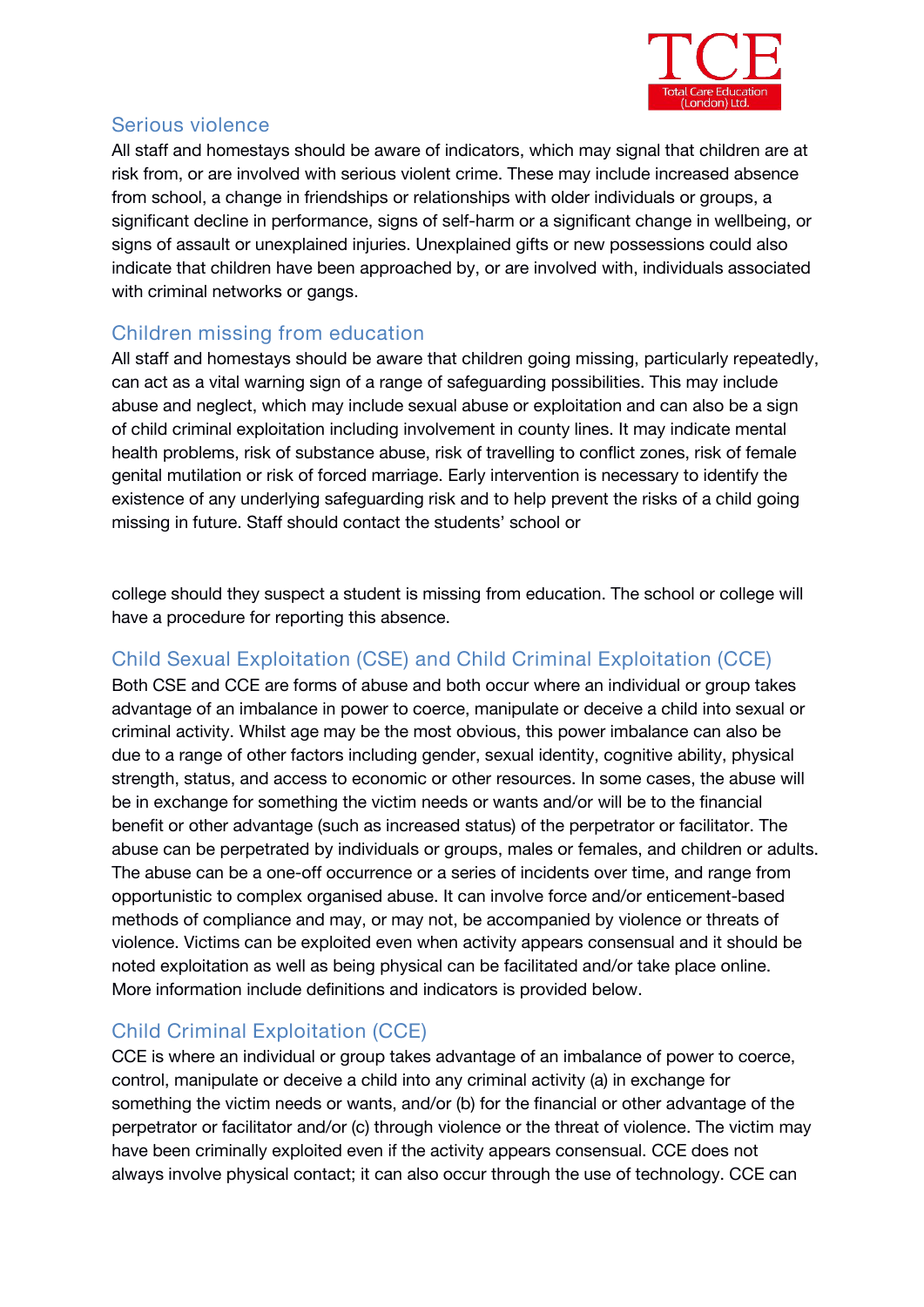

include children being forced to work in cannabis factories, being coerced into moving drugs or money across the country (county lines), forced to shoplift or pickpocket, or to threaten other young people. Some of the following can be indicators of CCE:

- children who appear with unexplained gifts or new possessions;
- children who associate with other young people involved in exploitation;
- children who suffer from changes in emotional well-being;
- children who misuse drugs and alcohol;
- children who go missing for periods of time or regularly come home late; and
- children who regularly miss school or education or do not take part in education.

# **Child sexual exploitation (CSE)**

CSE occurs where an individual or group takes advantage of an imbalance of power to coerce, manipulate or deceive a child into sexual activity (a) in exchange for something the victim needs or wants, and/or (b) for the financial advantage or increased status of the perpetrator or facilitator. The victim may have been sexually exploited even if the sexual activity appears consensual. CSE does not always involve physical contact; it can also occur through the use of technology. CSE can affect any child or young person (male or female) under the age of 18 years, including 16 and 17 year olds who can legally consent to have sex. It can include both contact (penetrative and non-penetrative acts) and non contact sexual activity and may occurwithout the child or young person's immediate knowledge (e.g. through others copying videos or images they have created and posted on social media). The above CCE indicators can also be indicators of CSE, as can:

- children who have older boyfriends or girlfriends; and
- children who suffer from sexually transmitted infections or become pregnant.

The department provide: Child sexual exploitation: guide for practitioners

#### **County lines**

County lines is a term used to describe gangs and organised criminal networks involved in exporting illegal drugs (primarily crack cocaine and heroin) into one or more importing areas [within the UK], using dedicated mobile phone lines or other form of "deal line". Exploitation is an integral part of the county lines offending model with children and vulnerable adults exploited to move [and store] drugs and money. Offenders will often use coercion, intimidation, violence (including sexual violence) and weapons to ensure compliance of victims. Children can be targeted and recruited into county lines in a number of locations including schools, further and higher educational institutions, pupil referral units, special educational needs schools, children's homes and care homes. Children are often recruited to move drugs and money between locations and are known to be exposed to techniques such as 'plugging', where drugs are concealed internally to avoid detection. Children can easily become trapped by this type of exploitation as county lines gangs create drug debts and can threaten serious violence and kidnap towards victims (and their families) if they attempt to leave the county lines network. One of the ways of identifying potential involvement in county lines are missing episodes (both from home and school), when the victim may have been trafficked for the purpose of transporting drugs and a referral to the National Referral Mechanism103 should be considered. If a child is suspected to be at risk of or involved in county lines, a safeguarding referral should be considered alongside consideration of availability of local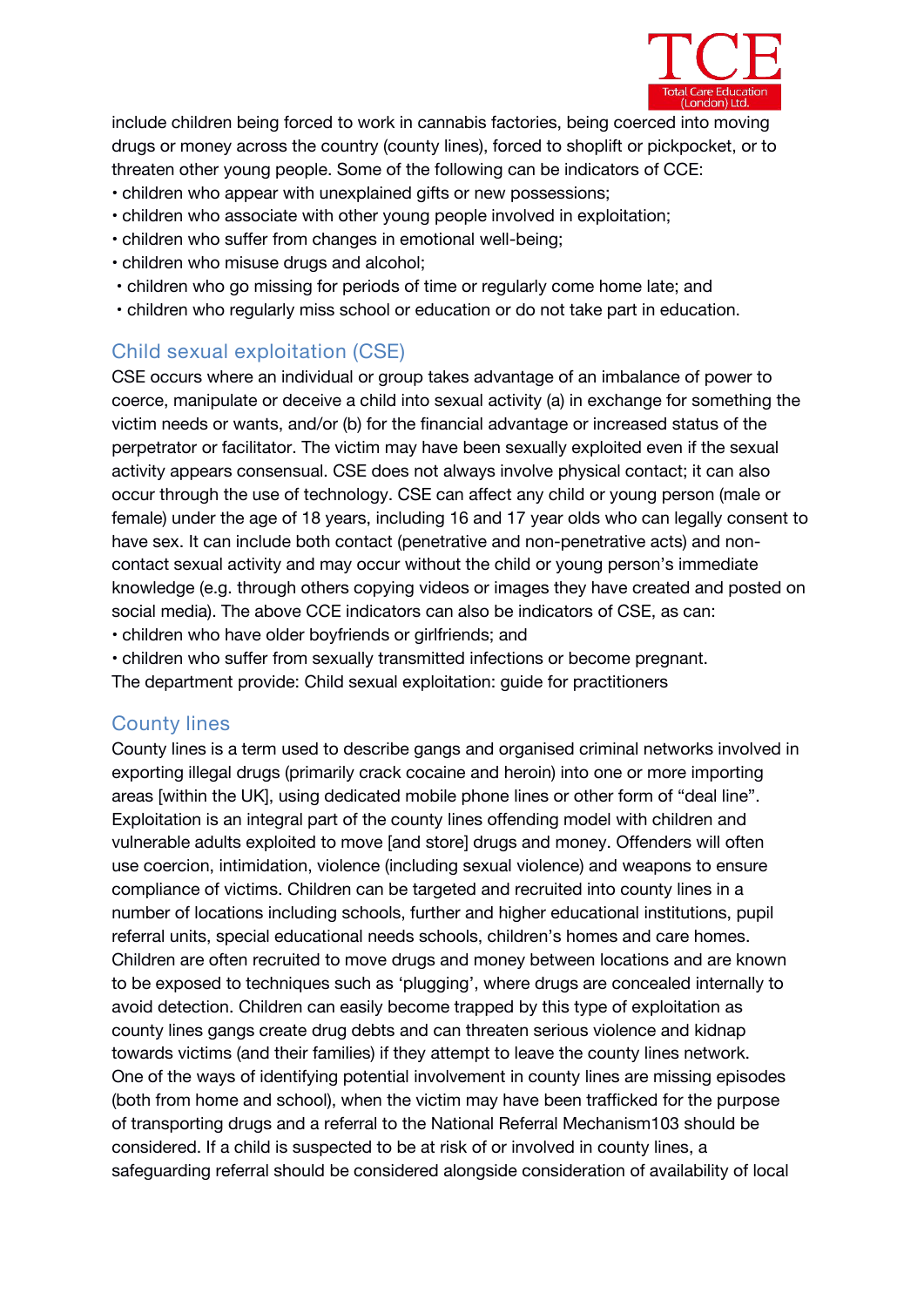

services/third sector providers who offer support to victims of county lines exploitation. Further information on the signs of a child's involvement in county lines is available in guidance published by the Home Office.

# **Honour-based abuse (including Female Genital Mutilation and Forced Marriage)**

So-called 'honour-based' abuse (including Female Genital Mutilation and Forced Marriage) So-called 'honour-based' abuse (HBA) encompasses incidents or crimes which have been committed to protect or defend the honour of the family and/or the community, including female genital mutilation (FGM), forced marriage, and practices such as breast ironing. Abuse committed in the context of preserving "honour" often involves a wider network of family or community pressure and can include multiple perpetrators. It is important to be aware of this dynamic and additional risk factors when deciding what form of safeguarding action to take. All forms of HBA are abuse (regardless of the motivation) and should be handled and escalated as such. Professionals in all agencies, and individuals and groups in relevant communities, need to be alert to the possibility of a child being at risk of HBA, or already having suffered HBA.

#### **Actions**

If staff have a concern regarding a child that might be at risk of HBA or who has suffered from HBA, they should speak to the designated safeguarding lead (or deputy). As appropriate, they will activate local safeguarding procedures, using existing national and local protocols for multi-agency liaison with police and children's social care. In schools, where FGM has taken place, since 31 October 2015 there has been a mandatory reporting duty placed on teachers- if a teacher, in the course of their work in the profession, discovers that an act of FGM appears to have been carried out on a girl under the age of 18, the teacher must report this to the police.

#### **FGM**

Comprises all procedures involving partial or total removal of the external female genitalia or other injury to the female genital organs. It is illegal in the UK and a form of child abuse with long-lasting harmful consequences.

#### **Forced marriage**

Forcing a person into a marriage is a crime in England and Wales. A forced marriage is one entered into without the full and free consent of one or both parties and where violence, threats or any other form of coercion is used to cause a person to enter into a marriage. Threats can be physical or emotional and psychological. A lack of full and free consent can be where a person does not consent or where they cannot consent (if they have learning disabilities, for example). Nevertheless, some perpetrators use perceived cultural practices as a way to coerce a person into marriage. Schools and colleges can play an important role in safeguarding children from forced marriage.

#### **Domestic Abuse**

The cross-government definition of domestic violence and abuse is: any incident or pattern of incidents of controlling, coercive, threatening behaviour, violence or abuse between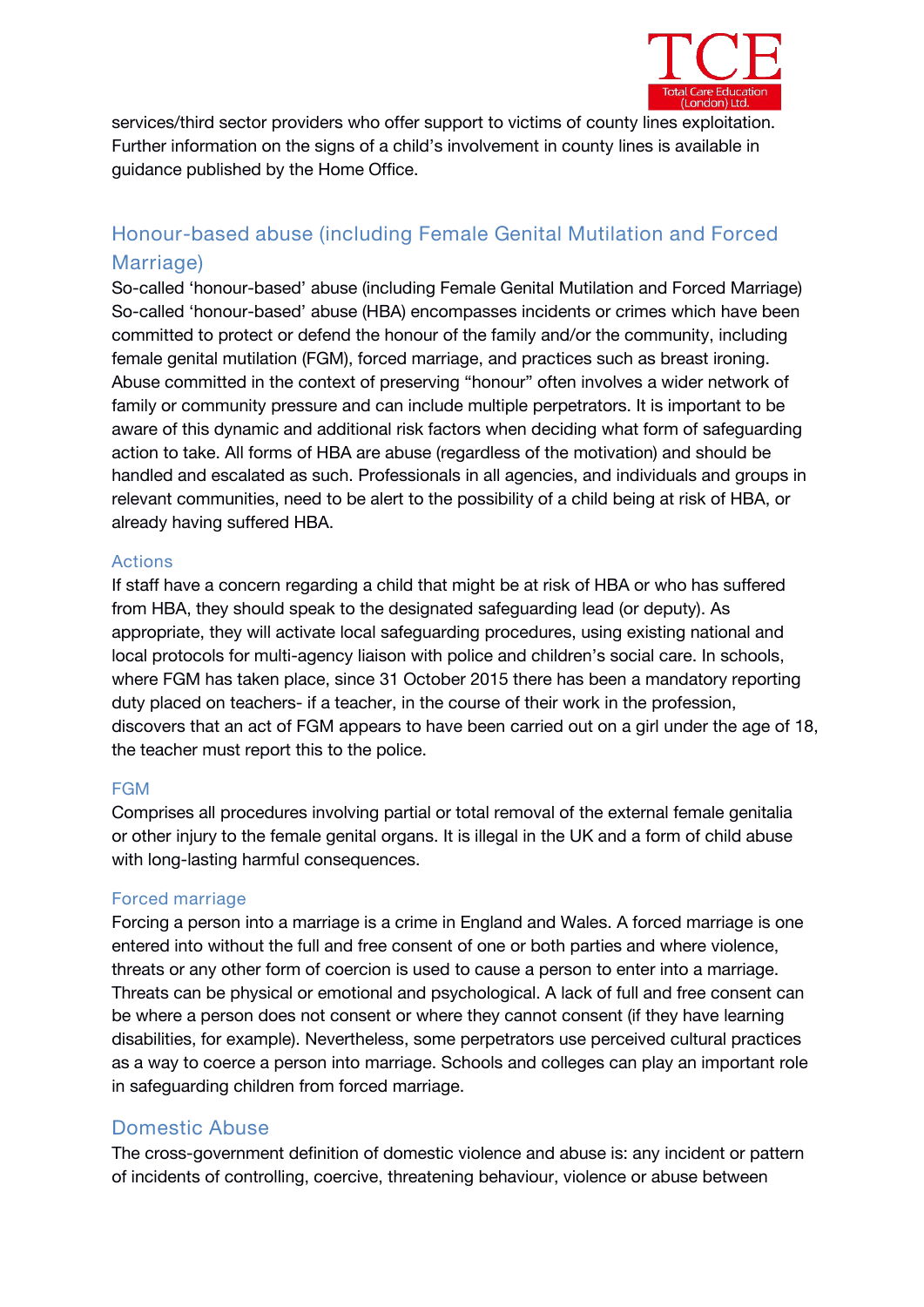

those aged 16 or over who are, or have been, intimate partners or family members regardless of gender or sexuality. The abuse can encompass but is not limited to: psychological; physical; sexual; financial; and emotional. All children can witness and be adversely affected by domestic abuse in the context of their home life where domestic abuse occurs between family members. Exposure to domestic abuse and/or violence can have a serious, long lasting emotional psychological impact on children. In some cases, a child may blame themselves for the abuse or may have had to leave the family home as a result.

# **Upskirting**

The Voyeurism (Offences) Act, which is commonly known as the Upskirting Act, came into force on 12 April 2019. 'Upskirting' is where someone takes a picture under a persons clothing (not necessarily a skirt) without their permission and or knowledge, with the intention of viewing their genitals or buttocks (with or without underwear) to obtain sexual gratification, or cause the victim humiliation, distress or alarm. It is a criminal offence. Anyone of any gender, can be a victim.

# **Online safety**

The use of technology has become a significant component of many safeguarding issues. Child sexual exploitation; radicalisation; sexual predation: technology often provides the platform that facilitates harm.

The breadth of issues classified within online safety is considerable, but can be categorised into three areas of risk:

• **content:** being exposed to illegal, inappropriate or harmful material; for example pornography, fake news, racist or radical and extremist views;

• **contact:** being subjected to harmful online interaction with other users; for example commercial advertising as well as adults posing as children or young adults; and

• **conduct:** personal online behaviour that increases the likelihood of, or causes, harm; for example making, sending and receiving explicit images, or online bullying.

*Total Care Education (London) Ltd.* recognises the risks posed to students online. Further information can be found in the e-safety and bullying (including cyber-bullying) policies.

# **Mental Health**

All staff and homestays should also be aware that mental health problems can, in some cases, be an indicator that a child has suffered or is at risk of suffering abuse, neglect or exploitation. Only appropriately trained professionals should attempt to make a diagnosis of a mental health problem. Staff and homestays however, are well placed to observe children day-to-day and identify those whose behaviour suggests that they may be experiencing a mental health problem or be at risk of developing one. Where children have suffered abuse and neglect, or other potentially traumatic adverse childhood experiences, this can have a lasting impact throughout childhood, adolescence and into adulthood. It is key that staff and homestays are aware of how these children's experiences, can impact on their mental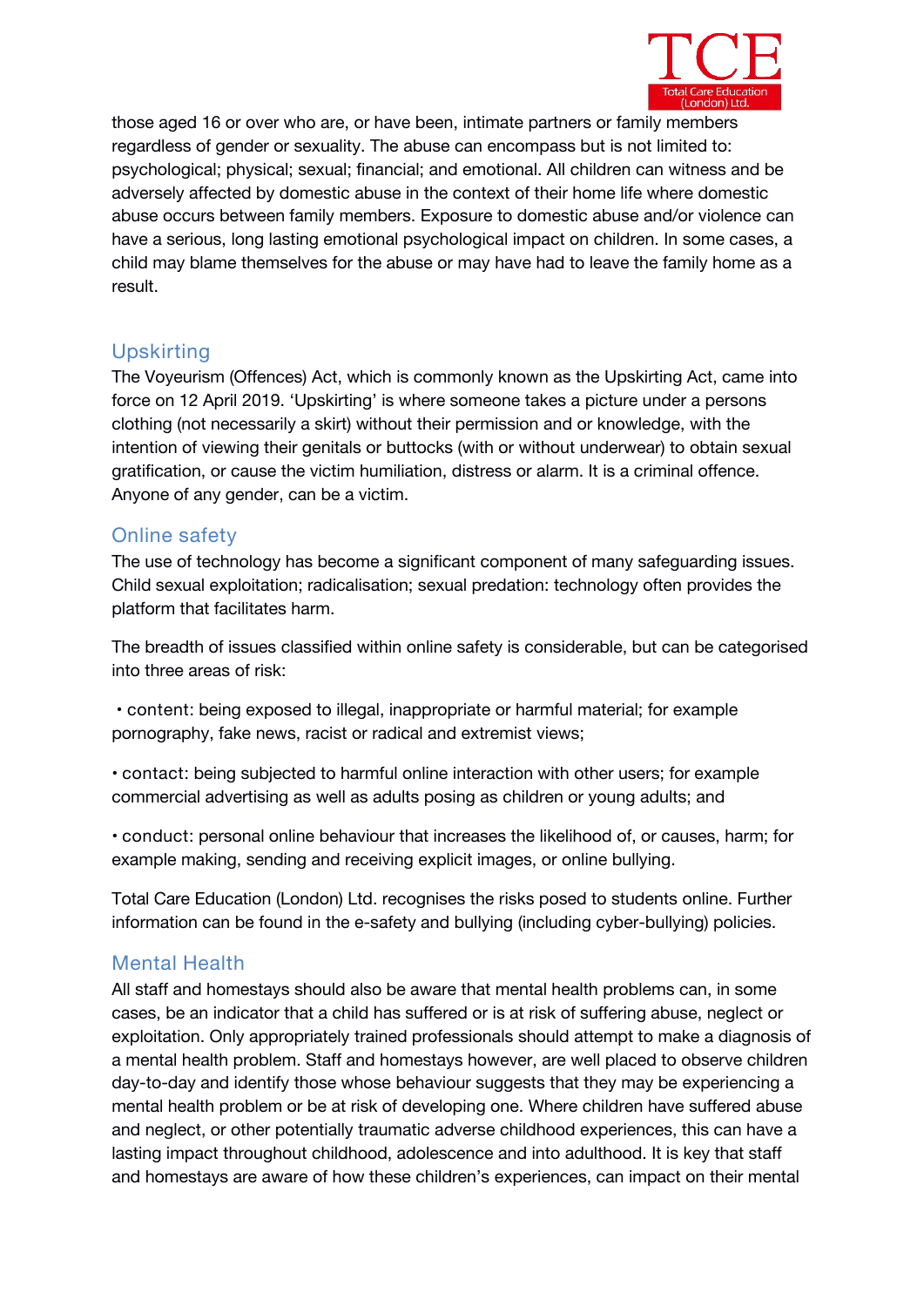

health, behaviour and education. If staff or homestays have a mental health concern about a child that is also a safeguarding concern, immediate action should be taken, following their child protection policy and speaking to the designated safeguarding lead or a deputy.

# **Review**

We are committed to reviewing our policy and good practice annually.

This policy was last reviewed on: 02/09/2021

 $\mathbb{R}$   $\mathbb{R}$   $\mathbb{R}$   $\cdot$ 

Date: 02/09/2021

# **Appendix 1: Incident Form**

# CHILD PROTECTION RECORD – Report of a Concern

| Date of record:   |  |
|-------------------|--|
| Date of incident: |  |

| Name of referrer:      | Role of referrer:                                                                                                                                                                         |  |
|------------------------|-------------------------------------------------------------------------------------------------------------------------------------------------------------------------------------------|--|
| Student name:          |                                                                                                                                                                                           |  |
| Details of<br>concern: | use initials for other children / young people involved,<br>$\bullet$<br>unless there is a specific need to name them in full<br>contemporaneous notes, if taken, may be attached to this |  |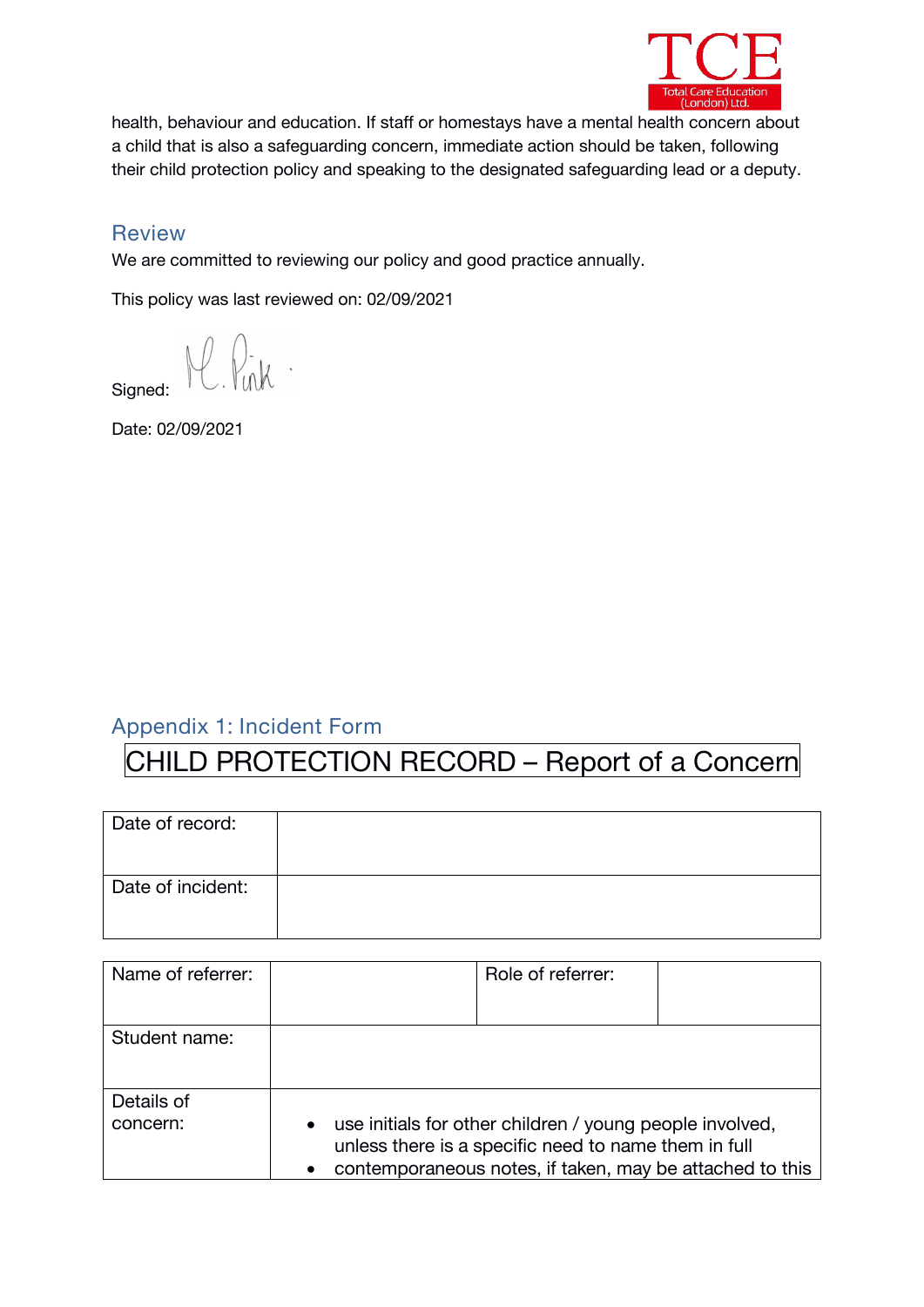

|              |      |                | ( |  |
|--------------|------|----------------|---|--|
|              | form |                |   |  |
|              |      |                |   |  |
|              |      |                |   |  |
|              |      |                |   |  |
|              |      |                |   |  |
|              |      |                |   |  |
|              |      |                |   |  |
|              |      |                |   |  |
|              |      |                |   |  |
|              |      |                |   |  |
|              |      |                |   |  |
|              |      |                |   |  |
|              |      |                |   |  |
|              |      |                |   |  |
|              |      |                |   |  |
| Reported to: |      | Role of person |   |  |
|              |      | reported to:   |   |  |
|              |      |                |   |  |
| Signed:      |      |                |   |  |
|              |      |                |   |  |

**For DSL/ DDSL use:**

| Action taken:      | Advice sought:     |
|--------------------|--------------------|
|                    | (from whom and     |
|                    | what was advice    |
|                    | given)             |
| Concern / referral | If not, state      |
| discussed with     | reasons why $-$ if |
| parent / carer?    | yes, note          |
|                    | discussion with    |
|                    | parent             |
| Referral made:     | If not, state      |
|                    | reasons why $-$ if |
|                    | yes, record to     |
|                    | whom and any       |
|                    | action agreed      |
| Feedback to        | By whom            |
| referring member   |                    |
| of staff or        |                    |
| homestay:          |                    |
| Response to /      | By whom            |